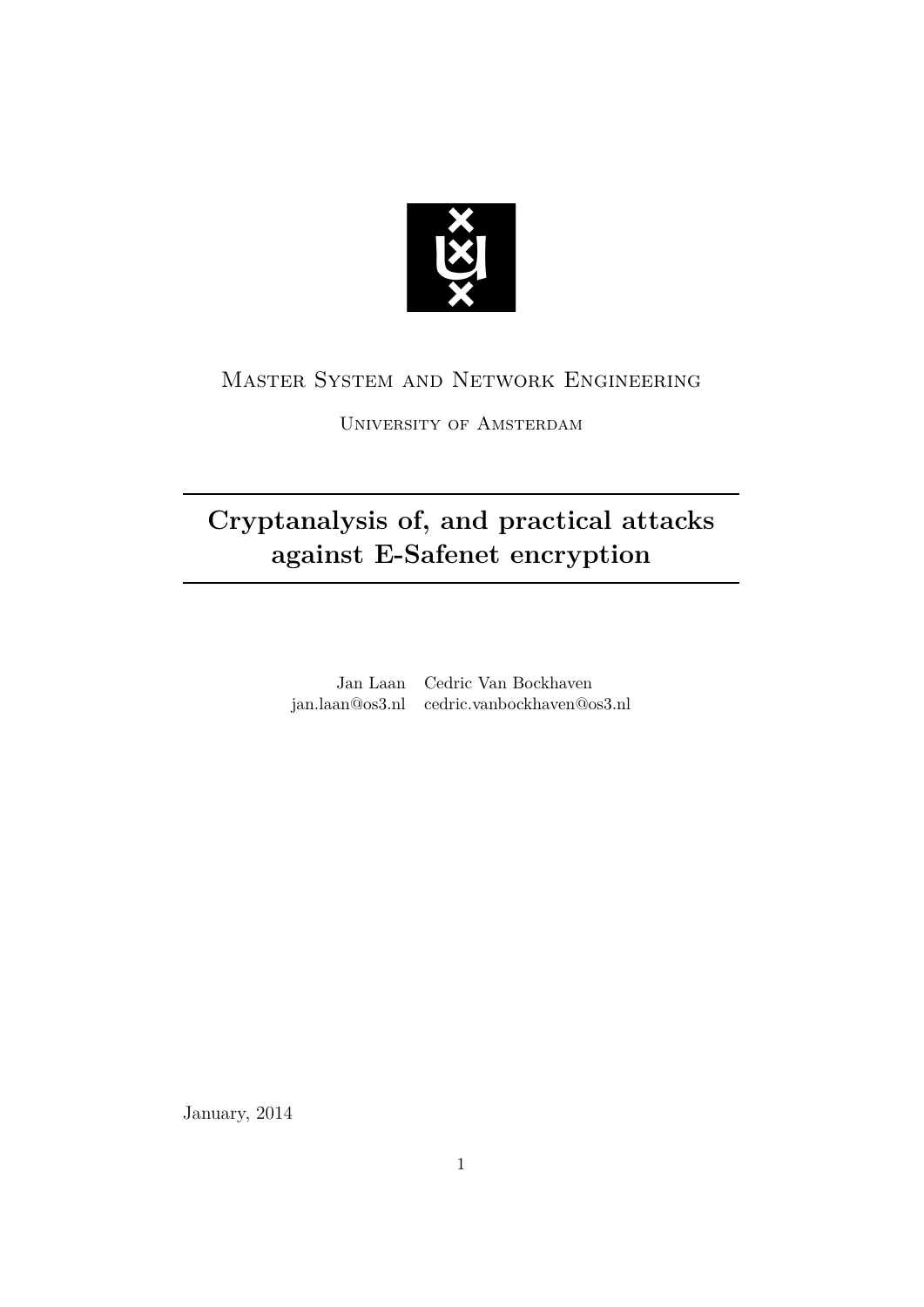#### **Abstract**

The Chinese company E-Safenet specializes in data leak prevention and provides software to encrypt files using a proprietary encryption algorithm. Manufacturers are using the E-Safenet encryption to protect their source code. Since several licenses require that code modifications are made public, it must be possible to audit the source code for license compliance. For this purpose it is interesting to be able to decrypt this specific file format.

In this report, the E-Safenet encryption algorithm and data format are detailed. Methods are given to find the encryption key and reverse the encryption using a known-plaintext attack, probable-plaintext attack, and a ciphertext-only attack.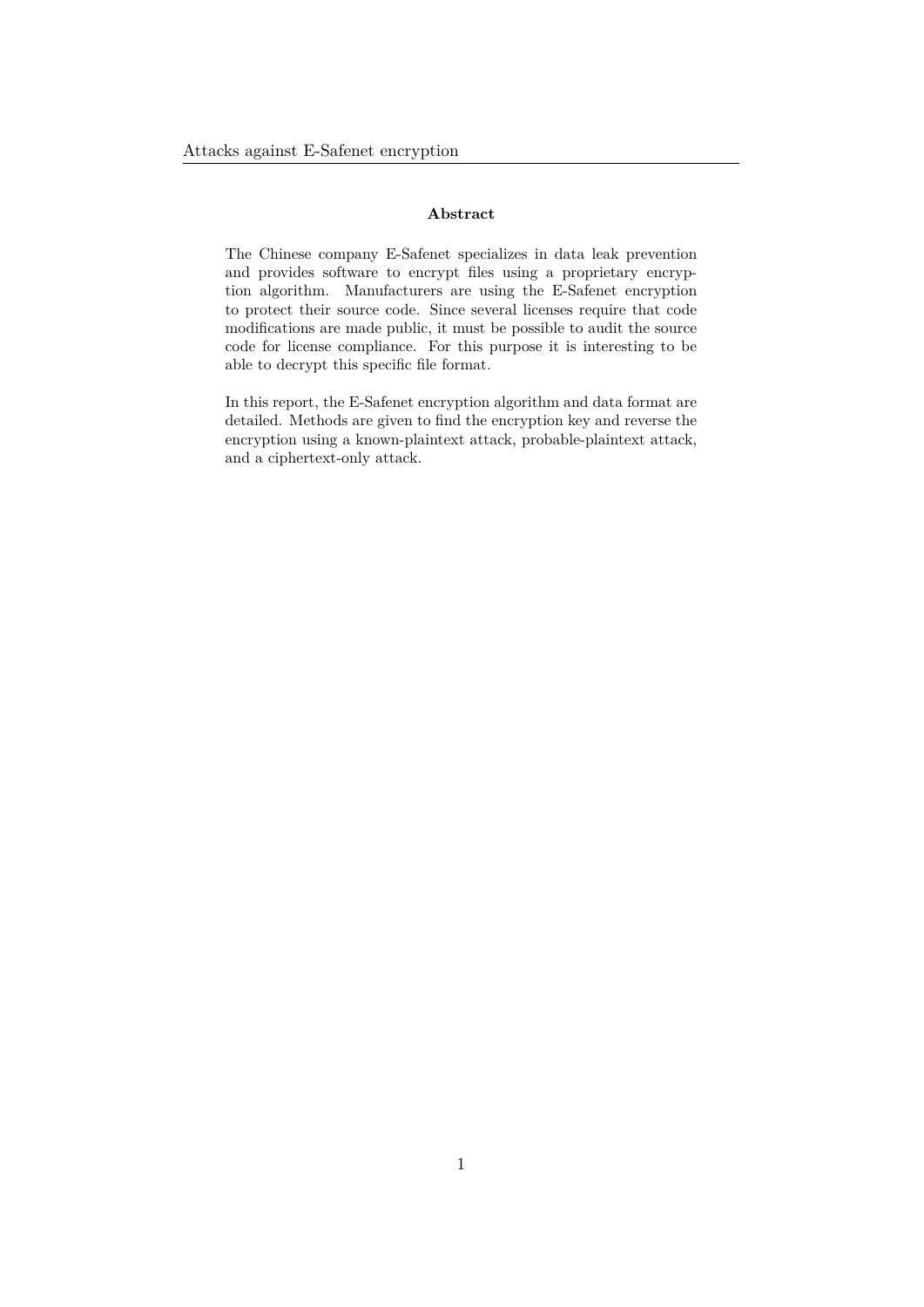## **Contents**

| 1        | Introduction                                                                                                                           | 3                       |
|----------|----------------------------------------------------------------------------------------------------------------------------------------|-------------------------|
| $\bf{2}$ | Research                                                                                                                               | $\overline{\mathbf{4}}$ |
| 3        | <b>Related work</b>                                                                                                                    | $\bf{5}$                |
| 4        | Analysis                                                                                                                               | 6                       |
|          | 4.1                                                                                                                                    | 6                       |
|          | 4.2<br>E-Safenet data format $\ldots \ldots \ldots \ldots \ldots \ldots \ldots$                                                        | 8                       |
|          | 4.2.1<br>Checksum deductions                                                                                                           | 9                       |
|          | 4.3<br>Compression<br>$\mathcal{L}$ , and a set of the set of the set of the set of the set of the set of the set of the $\mathcal{L}$ | 10                      |
|          | Lempel-Ziv-Oberhumer<br>4.3.1                                                                                                          | 10                      |
|          | 4.4                                                                                                                                    | 12                      |
| 5        | Attacks                                                                                                                                | 13                      |
|          | 5.1<br>Known-plaintext attack<br>.                                                                                                     | 13                      |
|          | 5.2                                                                                                                                    | 13                      |
|          | A probable-plaintext attack for source code files<br>5.2.1<br>$\cdots$                                                                 | 14                      |
|          | 5.2.2<br>A probable-plaintext attack for binary files                                                                                  | 15                      |
|          | 5.2.3<br>Results                                                                                                                       | 15                      |
|          | 5.3                                                                                                                                    | 16                      |
|          | 5.3.1<br>Practical implementation                                                                                                      | 17                      |
|          | 5.3.2<br>Results<br><u>. Kanada a sa kasa sa kasa sa kasa sa kasa sa kasa</u>                                                          | 18                      |
| 6        | <b>Keys</b>                                                                                                                            | 19                      |
|          | $6.1\,$                                                                                                                                | 19                      |
| 7        | <b>Suggestions for improvement</b>                                                                                                     | 21                      |
| 8        | Conclusion                                                                                                                             | 22                      |
| 9        | Further work                                                                                                                           | 23                      |
|          | <b>10 References</b>                                                                                                                   | 24                      |
|          | <b>Appendix A: Definitions</b>                                                                                                         | 26                      |
|          | Appendix B: Decryption code                                                                                                            | $\bf 27$                |
|          | Appendix C: Full source code                                                                                                           | 28                      |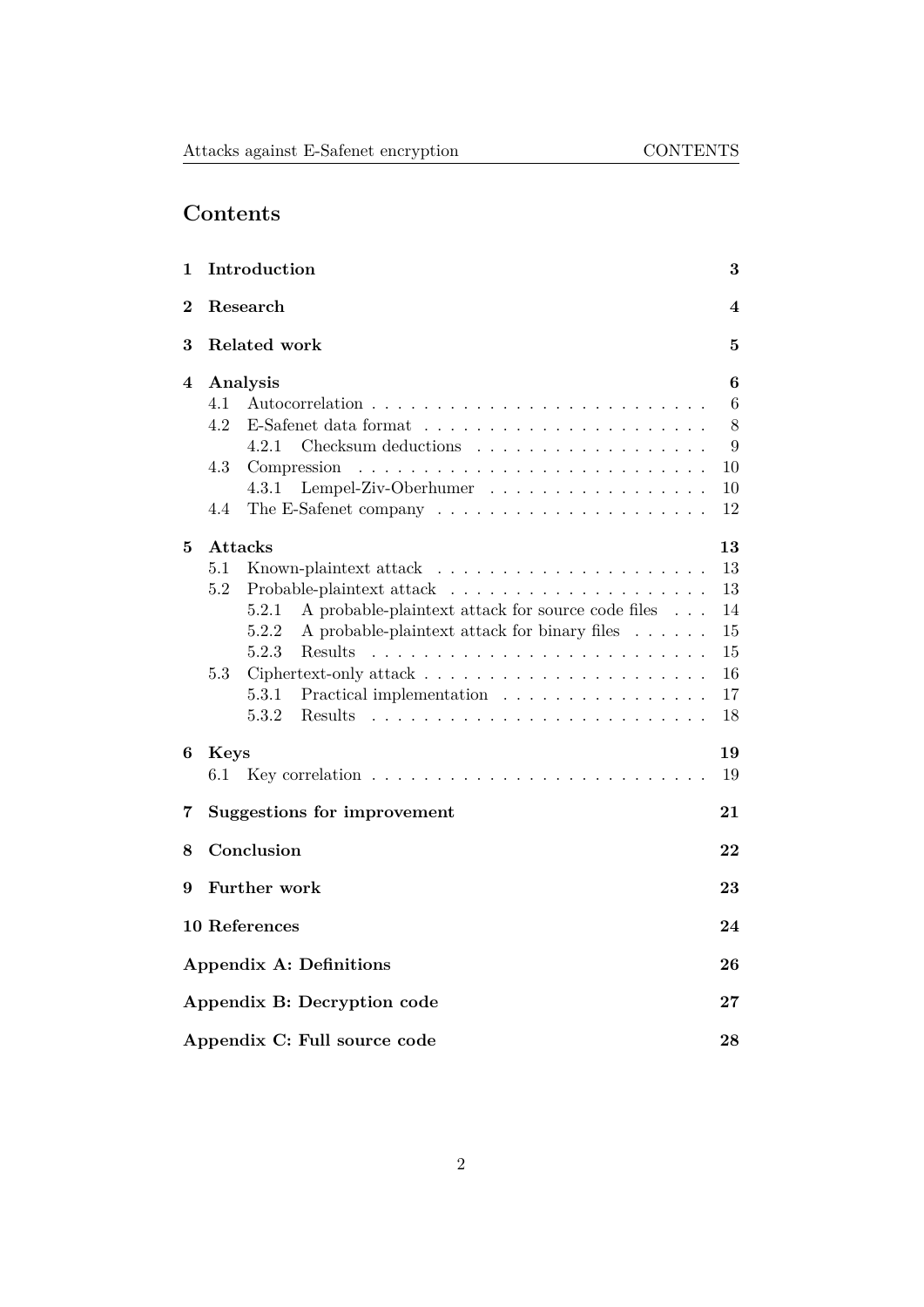## **1 Introduction**

<span id="page-3-0"></span>Many open source software products can be freely used, as long as their license terms are upheld. The GPL [1] license is an example of an often used licensing scheme. Modifications of source code that falls under the GPL license have to be published freely. Some manufacturers however, do not comply with these terms. European vendors sometimes import devices from other countries, such as China, [w](#page-24-1)here license terms are frequently violated [2]. In order to make sure the used software license terms are upheld, an audit of the source code has to be performed.

A China-based company called E-Safenet [3] specializes in data leak prevention, and [p](#page-24-2)rovides tools for source code encryption. Source code encrypted with E-Safenet's proprietary encryption algorithm cannot be read by third parties, which makes it difficult to verify license compliance. Furthermore, the manufacturer of a product can cease [to](#page-24-3) exist, or cease to provide support. With only the encrypted files available, other parties cannot improve the product anymore by having bugs fixed or features added.

<span id="page-3-1"></span>This report details the process of reverse engineering the E-Safenet encryption. Tjaldur Software Governance Solutions, a company that specializes in consultancy in the field of software governance and license compliance engineering [4], made the research into this encryption possible by supplying an archive of encrypted source code files. There are possibly other encryption algorithms that were developed by the E-Safenet company. However, the specific encryption used by these source code files is implied when the term "E-Safe[ne](#page-24-4)t encryption" is used.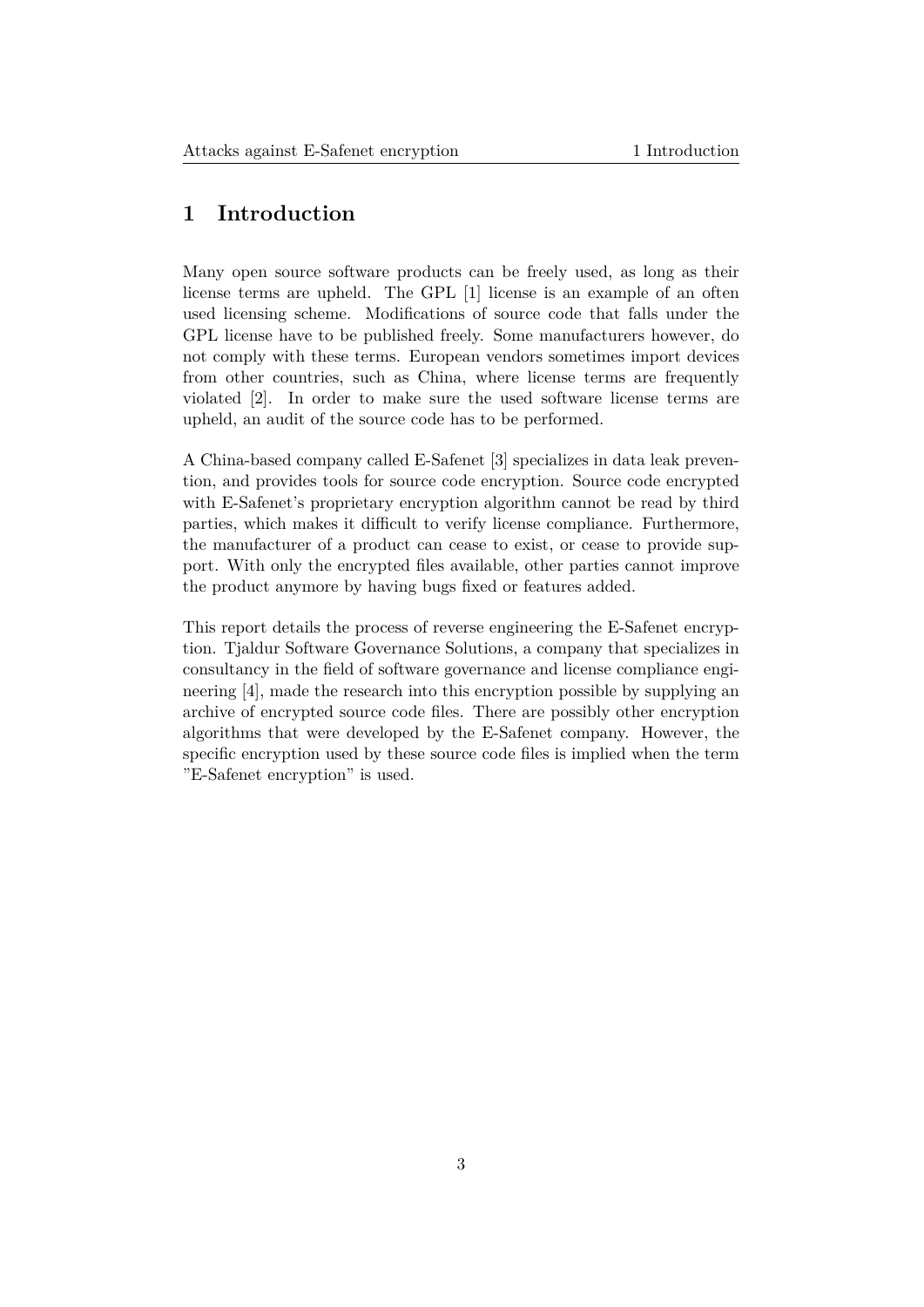## **2 Research**

This research was supervised by Armijn Hemel of Tjaldur Software Governance Solutions. Tjaldur deals with license compliance issues and encountered the E-Safenet encryption during an audit.

The research into E-Safenet encryption aims to answer the following question:

Can files encrypted with E-Safenet encryption be decrypted?

Research questions that are relevant during the reverse engineering process are:

- 1. Is it possible to decrypt the given archive of files into readable code given known plaintext?
- 2. How are E-Safenet keys generated? Are there any repetitions or patterns in the keys?
- <span id="page-4-0"></span>3. Can arbitrary files be decrypted based on file signatures/patterns instead of plaintext?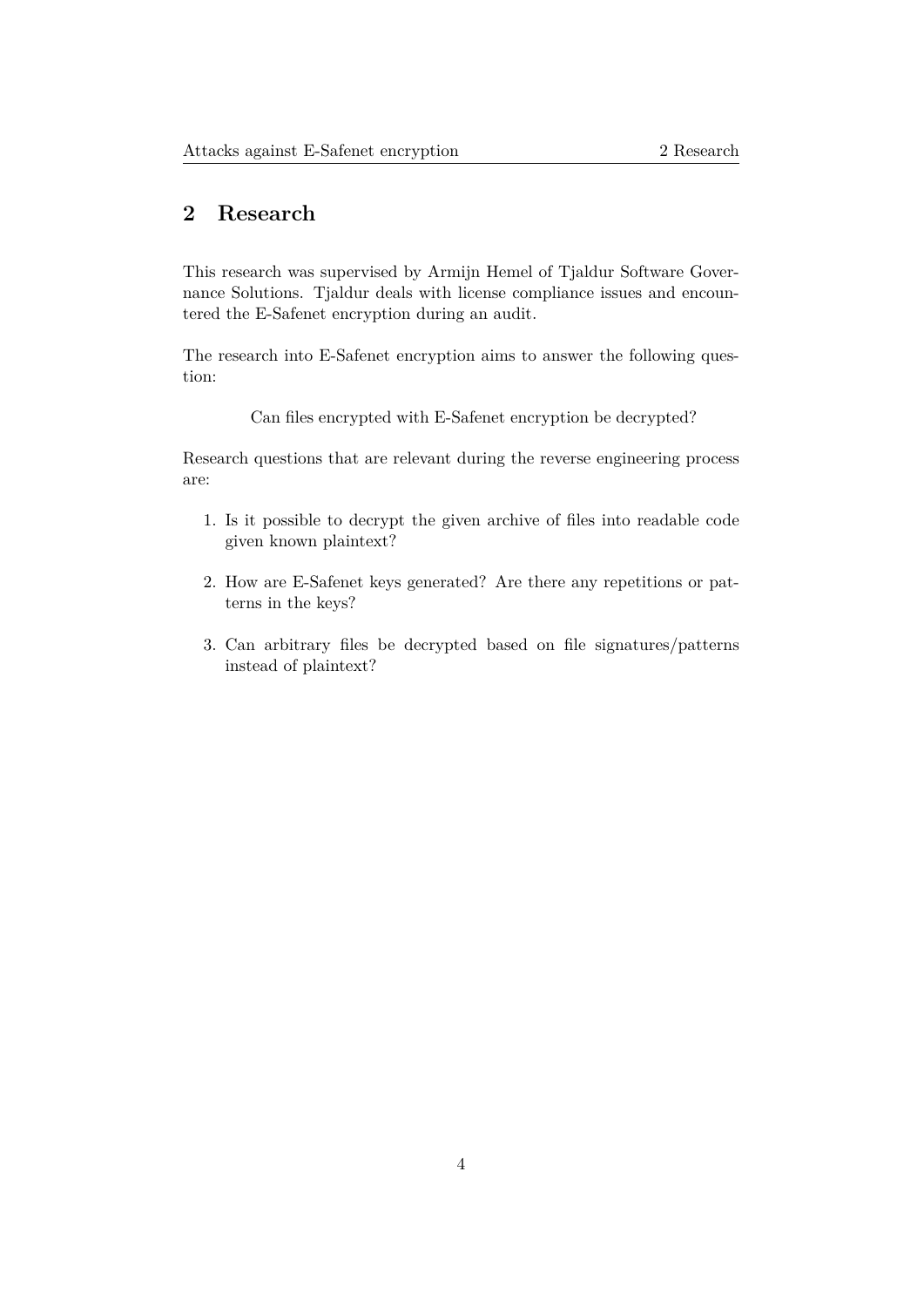## **3 Related work**

There seems to be no prior research into the E-Safenet encryption algorithm at the moment of writing. However, encryption software like E-Safenet that can work transparently on the kernel or network level, has previously been looked into [5] [6].

Bruce Schneier's book on applied cryptography discusses many of the encryption mechanisms that are used by the E-Safenet algorithm. Schneier explains ho[w](#page-24-5) a [s](#page-24-6)imple XOR cipher does not provide any security at all, and is easy to break [7]. A paper has been published on how simple XOR encryption can be broken by making use of n-grams in the English language [8].

<span id="page-5-0"></span>Previous research has [b](#page-24-7)een done in finding software license violations through binary code clone detection, for which the *Binary Analysis Tool* was creat[ed](#page-24-8) [9]. The *Binary Analysis Tool* makes it easier and cheaper to look inside binary code, find compliance issues, and reduce uncertainty when deploying Free and Open Source Software [10]. Another tool named *DebCheck* was released by Cordy, J.R. and Roy, C.K [11], which also allows to check for o[p](#page-24-9)en source code clones in software systems.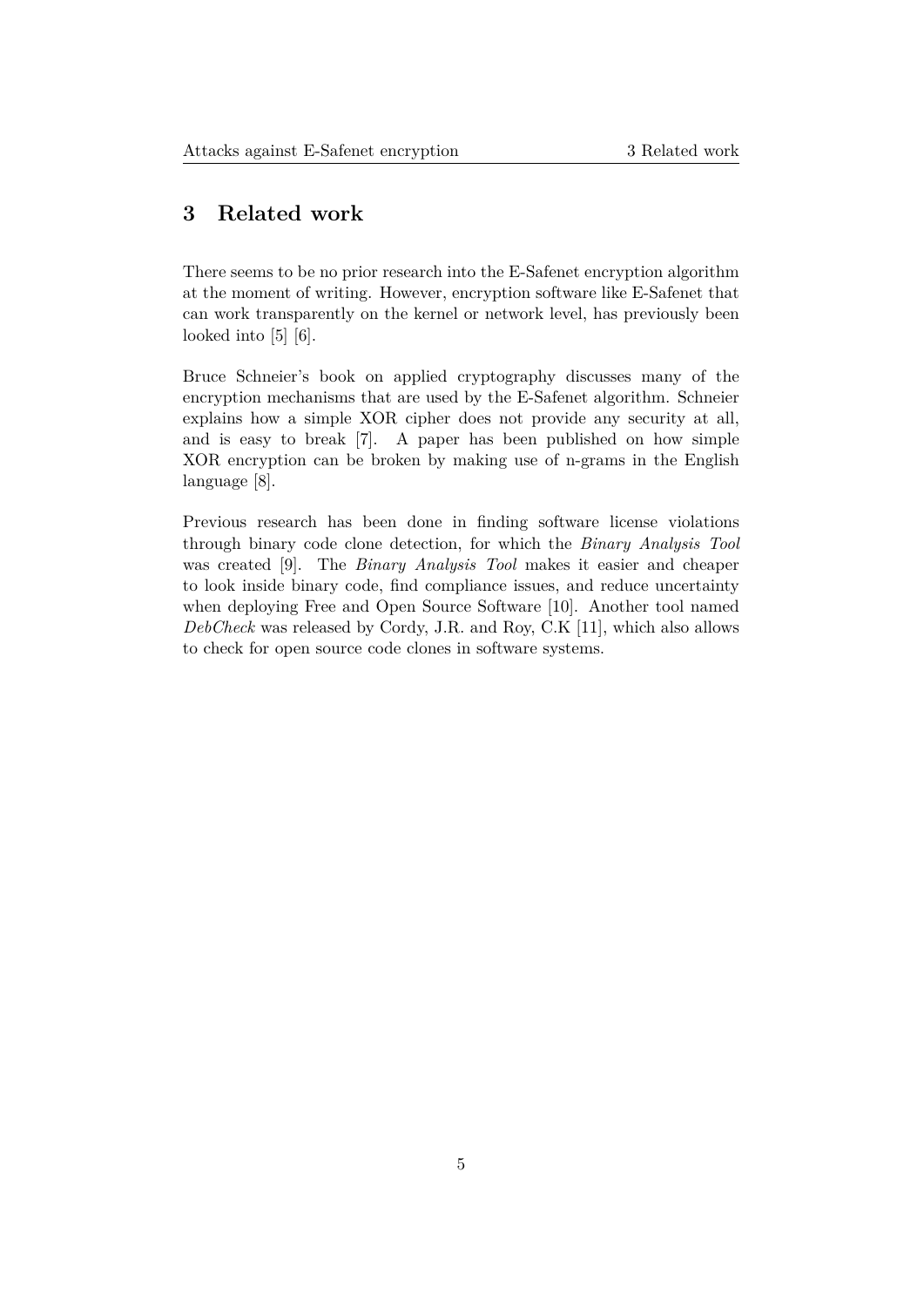#### **4 Analysis**

Tjaldur Software Governance Solutions provided an archive of encrypted source code files that were encrypted using the E-Safenet encryption algorithm. The encrypted files still had the same filenames as the plaintext version of the files. They appeared to be source files from the U-Boot [12] and Android Linux kernel repositories [13]. These repositories contain mostly C files and header files.

The encrypted files all have the same structured header format in w[hic](#page-24-10)h the literals "E-SafeNet" and "LOCK" [ca](#page-24-11)n be read in plain text. This header format is further documented in section 4.2. As illustrated by figure 1, a hex dump of an E-Safenet encrypted file shows a few header bytes, followed by a range of null-bytes, followed by ciphertext.

```
62 14 23 65 70 00 90 01 93 86 00 01 45 2d 53 61
00000000
                                                                     |b. #ep. . . . . . . E-Sa|00000010
           66 65 4e 65 74 00 00 00
                                        4c 4f 43 4b 00 00 00 00
                                                                     | feNet...LOCK....
00000020
           00 00 00 00 00 00 00 00
                                        00 00 00 00 00 00 00 00
                                                                     1. . . . . . . . . . . . . . . .
00000030
           00 00 00 00 00 00 00 00
                                        00 00 00 00 00 00 00 00
                                                                     1. . . . . . . . . . . . . . . . 1
00000040
           00 00 00 00 00 00 00 00
                                        00 00 00 00 00 00 00 00
                                                                     | . . . . . . . . . . . . . . . . .
00000050
           00 00 00 00 00 00 00 00
                                        00 00 00 00 00 00 00 00
                                                                     1. . . . . . . . . . . . . . . . .
00000060
           00 00 00 00 00 00 00 00
                                        00 00 00 00 00 00 00 00
                                                                     | . . . . . . . . . . . . . . . . |
00000070
           75 a6 4c 50 4b be bd fd
                                        86 42 ba 8a 70 cb df 06
                                                                     |u.LPK. \ldots B. . p. \ldots||.B...............5W.00000080
           ce 42 9c ef a2 cd d0 ae
                                        89 ee 21 b4 ce 35 57 d9
00000090 96 65 64 df be 2b 68 25 f5 4d 7b db d6 b8 01 99
                                                                     | .ed. . + h%.M{. . . . . |
```
Figure 1: The first 256 bytes of an E-Safenet file

To find out what cipher was being used by E-Safenet, the encrypted files were subjected to statistical techniques for attacking ciphertext, such as autocorrelation.

#### **4.1 Autocorrelation**

<span id="page-6-0"></span>To search for patterns in the encrypted files, the autocorrelation of an E-Safenet file was plotted, as shown in figure 2. During autocorrelation, the file is compared with itself at different offsets, and the correlation calculated, in order to identify patterns.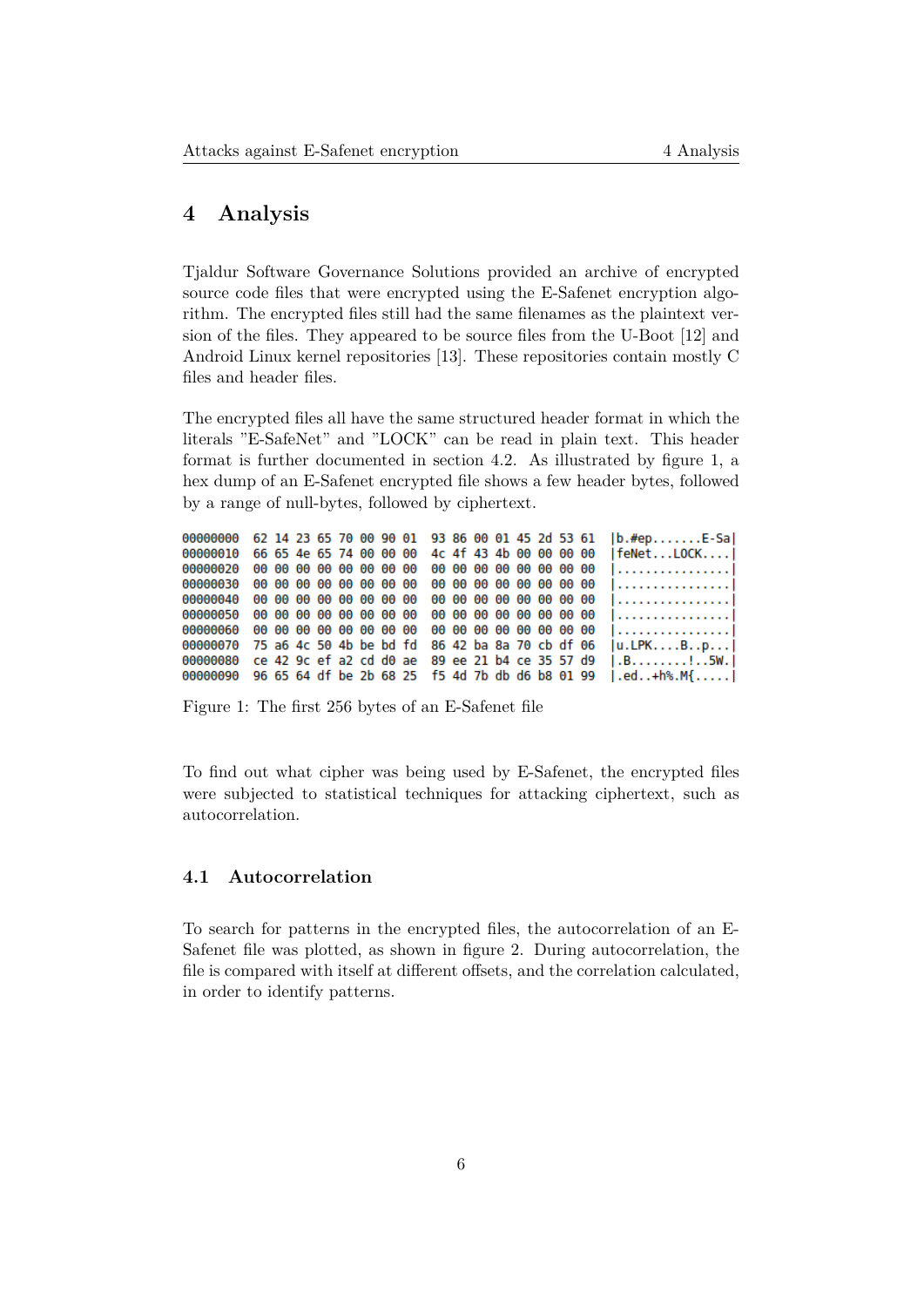

Figure 2: Autocorrelation of an E-Safenet file

The autocorrelation graph clearly shows a spike at values 512 and 1024. Based on these observations, it was assumed that the file was encrypted using a block cipher in ECB mode with a key length of 512 bytes.

When splitting the ciphertext into blocks of 512 bytes, and plotting the byte values, the correlation becomes very visible, as depicted by figure 3. While this figure only shows the results for bytes 480-512, this pattern is visible for all 512 bytes.



Figure 3: Blocks of 512 bytes of an E-Safenet file. Each color represents one block of 512 bytes.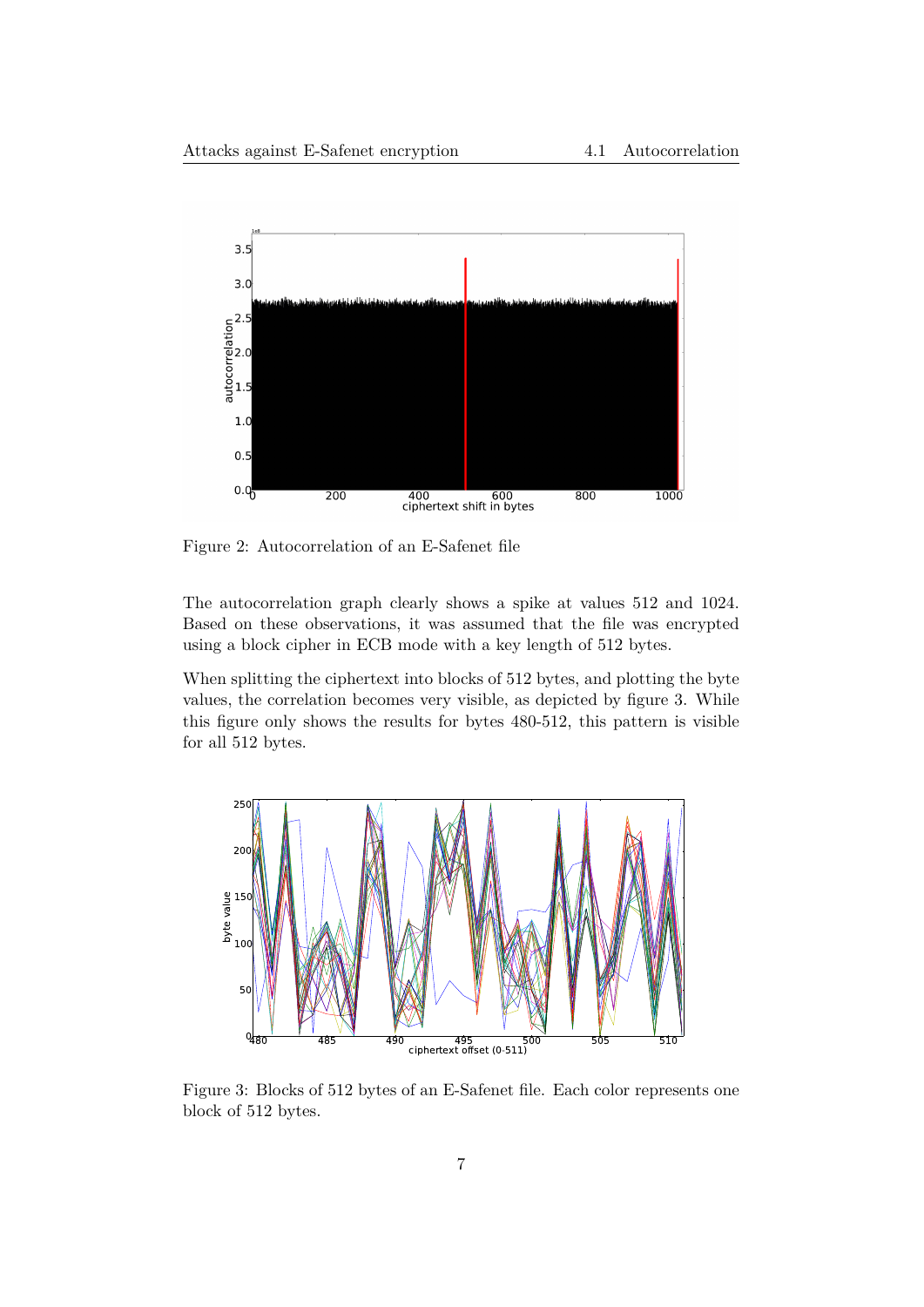This pattern emerges because typical C files only contain printable characters, which are in the byte range 32-126, a much smaller range than the 0-255 byte values of random data. In addition, only a subset of these characters is in regular use, namely the lowercase letters, and some special characters such as underscore and parentheses. As a result, characters encrypted with the same key byte result in encrypted bytes that fall within the same range.

Several attacks are proposed in section 5 to extract the encryption key.

#### **4.2 E-Safenet data format**

<span id="page-8-0"></span>Each encrypted file starts with a custom header. Knowing that a file contains literals in the header that indicate the E-Safenet encryption, and the length of the ciphertext file is still equal to the length of the plaintext file, the only plausible possibility is that compression was used.

After executing a known-plaintext attack on the E-Safenet files, as explained in section 5.1, the plaintext was retrieved. The first block did not contain the actual plaintext, but the expected compressed version. These first 512 bytes are compressed with the LZO algorithm, as is further detailed in section 4.3. After the 21 header bytes and the compressed data, some extra padding is added to [tota](#page-13-0)l 512 bytes again.

An important remark is that some data cannot be compressed (truly ran[dom](#page-9-1) data), which would result in a failure to preserve the file length. However, it is unclear what happens in this case for E-Safenet files.

The first 6 bytes define where this padding starts and ends, the next 2 bytes contain the size of the compressed data in bytes. Then follow 3 bytes which act as a checksum. These bytes contain the sum of all byte values in plaintext bytes 512-1023. The next byte, byte 11, has an unknown meaning, however its value was always 1 for the files in our possession.

Bytes 12-20 contain the string "E-SafeNet", a signature of the company. After this, the padding described above starts. After 3 bytes of padding, the string "LOCK" is inserted.

At the end of the padding, an encrypted version of the compressed first 512 bytes is stored, followed by an encryption of the rest of the file. Encryption is done by a XOR-operation using a 512-byte key. This key is repeated as often as needed. Note that the compressed data is encrypted with the key starting at byte 0, For plaintext bytes 512 and onwards, the key starts at 0 again and is repeated.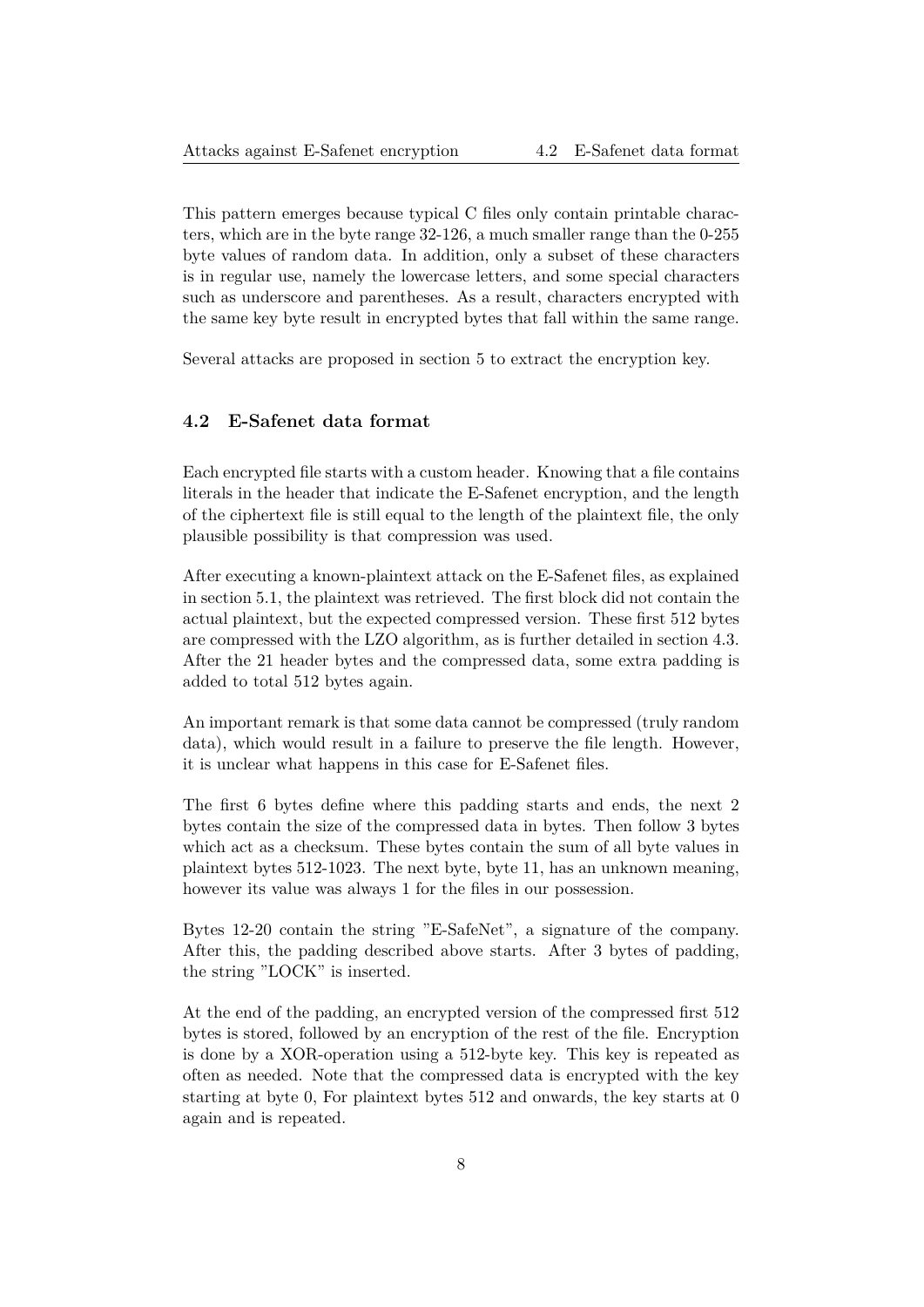| Byte(s)        | Value                                                           |
|----------------|-----------------------------------------------------------------|
| $\Omega$       | b (literal string, for Begin)                                   |
| 1              | offset, padding starts after this value, always 0x14            |
| $\overline{2}$ | $#$ (separator?)                                                |
| 3              | e (literal string, for End)                                     |
| $4-5$          | offset, padding ends before this value                          |
| $6 - 7$        | size of compressed data in bytes                                |
| $8 - 10$       | checksum: sum of bytes 512-1023 of the plaintext                |
| 11             | value 1, meaning unknown                                        |
| 12-20          | E-SafeNet (literal string)                                      |
| 21-23          | padding, all null-bytes                                         |
| 24-27          | LOCK (literal string)                                           |
| $28 - xx$      | null-byte padding, lasts until the value in bytes 4-5           |
| xx-511         | encrypted, compressed version of the first 512 plaintext-bytes, |
|                | xx is the value of bytes 4-5                                    |
| $512$ -end     | encrypted version of the rest of the file                       |

A full overview of each byte and its meaning is shown in table 1.

Table 1: E-Safenet data format, all multi-byte numbers are little-endian

#### **4.2.1 Checksum deductions**

<span id="page-9-0"></span>The checksum that is found in the header of E-Safenet files can sometimes "leak" information. The checksum is taken over the second 512 bytes block of plaintext.

- The lowest printable ASCII character has an ordinal value of 32. 32 *∗* 512 = 0x004000h
- The highest printable ASCII character has an ordinal value of 126. 126 *∗* 512 = 0x00FC00h

<span id="page-9-1"></span>All checksums that fall out of the bounds [0x004000, 0x00FC00] therefore likely indicate binary data, assuming that the file contains at least 1024 bytes. This does not work both ways, as checksums that fall between these bounds do not necessarily indicate printable data.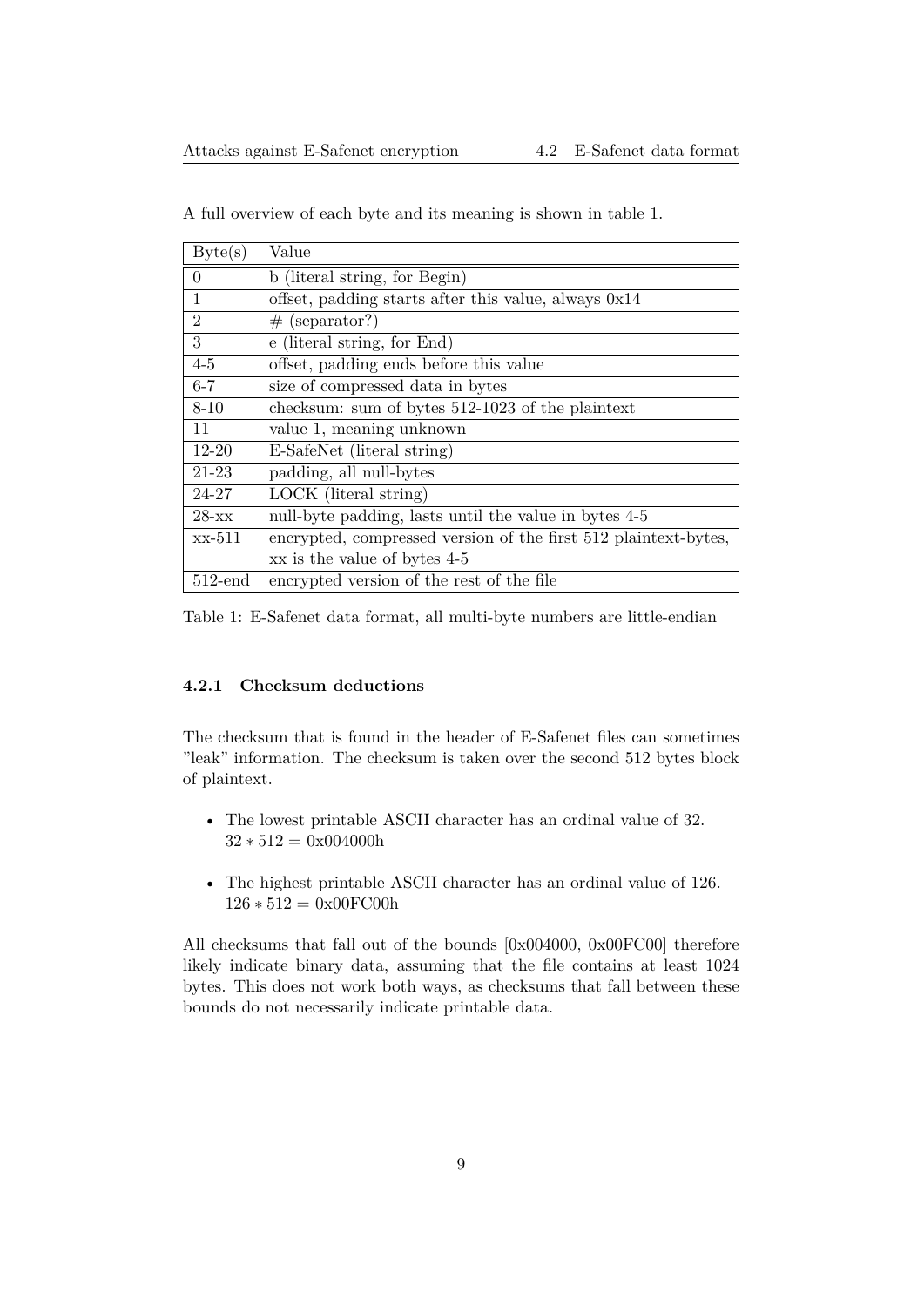#### **4.3 Compression**

After the decryption of an E-Safenet file, the first 512 bytes are still compressed. When inspecting the hex dump of the compressed data, as shown in figure 4, two important observations can be made. First, when the same data occurs multiple times, the earlier copy is referenced by the following ones, effectively eliminating duplicate strings. Second, duplicate strings do occur after a while, indicating that references can only go back a certain amount [of](#page-10-1) bytes (using a sliding window). This particular way of compressing data is characteristic for Lempel-Ziv based compression [14].

Several Lempel-Ziv based algorithms (LZ77, LZSS, LZJB, LZF, LZO, LZW) were investigated by compressing the same chunk of known plaintext and comparing it with the decrypted, compressed E-Safenet da[ta b](#page-25-0)lock. Very similar results were obtained with LZF and LZO, of which LZO will be further discussed in the next section.

<span id="page-10-1"></span>

| 00000000 | 00 08 2f 2a 20 43 6f 70 |  |  |  |     |  | 79 72 69 67 68 74 20 53 |  |  | /* Copyright S       |
|----------|-------------------------|--|--|--|-----|--|-------------------------|--|--|----------------------|
| 00000010 | 74 61 74 65 6d 65 6e 74 |  |  |  |     |  | 3a 0a 20 2a 48 00 00 01 |  |  | tatement:. *H        |
| 00000020 | 20 54 68 69 73 20 73 6f |  |  |  |     |  | 66 74 77 61 72 65 2f 66 |  |  | This software/fl     |
| 00000030 | 69 72 6d 60 01 05 20 61 |  |  |  |     |  | 6e 64 20 72 65 6c 50 05 |  |  | irm` and relP.       |
| 00000040 | 03 64 20 64 6f 63 75 68 |  |  |  |     |  | 06 0f 61 74 69 6f 6e 20 |  |  | d docuhation         |
| 00000050 | 28 22 4d 65 64 69 61 54 |  |  |  |     |  | 65 6b 20 53 db 06 22 29 |  |  | ("MediaTek S")       |
| 00000060 | 20 50 07 74 09 0c 70 72 |  |  |  |     |  | 6f 74 65 63 74 65 64 20 |  |  | P.tprotected         |
| 00000070 | 75 6e 64 65 72 68 08 07 |  |  |  |     |  | 65 76 61 6e 74 20 63 6f |  |  | underhevant col      |
| 00000080 | 70 79 a4 10 02 6c 61 77 |  |  |  |     |  | 73 2e 58 0e 05 65 20 69 |  |  | pylaws.Xe i          |
| 00000090 | 6e 66 6f 72 6d b4 0a 04 |  |  |  |     |  | 63 6f 6e 74 61 69 6e 40 |  |  | nformcontain@        |
| 000000a0 | 07 03 68 65 72 65 69 6e |  |  |  |     |  | 70 09 40 13 5b 02 66 69 |  |  | $$ hereinp.@. $[i!]$ |
| 000000b0 | 64 5b 15 69 61 6c 8c 12 |  |  |  |     |  | 40 0c 09 70 72 69 65 74 |  |  | d[.ial@priet         |
| 000000c0 | 61 72 79 20 74 6f 20 27 |  |  |  |     |  | 28 02 01 49 6e 63 2e 60 |  |  | ary to '(Inc.`       |
| 000000d0 | 04 0f 2f 6f 72 20 69 74 |  |  |  |     |  | 73 20 6c 69 63 65 6e 73 |  |  | /or its licens       |
| 000000e0 | 6f 72 73 2e 64 09 09 57 |  |  |  |     |  | 69 74 68 6f 75 74 20 74 |  |  | ors.dWithout t       |
| 000000f0 | 68 65 20 58 07 4c 04 0c |  |  |  |     |  | 77 72 69 74 74 65 6e 20 |  |  | he X.Lwritten        |
| 00000100 | 70 65 72 6d 69 73 73 62 |  |  |  |     |  | 1b 6f 66 28 39 01 69 36 |  |  | permissb.of(9.i6     |
| 00000110 | 39 01 2c 7b 09 61 6e 79 |  |  |  |     |  | 44 1b 4b 11 64 75 63 6c |  |  | 9.,{.anyD.K.ducl     |
| 00000120 | 22 06 2c 20 6d 6f 64 69 |  |  |  |     |  | 66 69 63 8c 19 03 2c 20 |  |  | "., modific,         |
| 00000130 | 75 73 65 20 4c 0c 06 64 |  |  |  |     |  | 69 73 63 6c 6f 73 75 72 |  |  | use Ldisclosur       |
| 00000140 | 54 01 29 6c 01 f4 26 c9 |  |  |  |     |  | 09 64 3b 1d 04 2c 54 03 |  |  | T.)l&d,T.            |
| 00000150 | 02 20 77 68 6f 6c 4c 08 |  |  |  |     |  | 44 1b 40 16 00 04 61 72 |  |  | . wholL.D.@arl       |
| 00000160 | 74 2с 20 73 68 61 6с 6с |  |  |  | 20. |  | 62 65 20 73 74 72 69    |  |  | t, shall be stri     |
| 00000170 | 63 74 6c 79 58 1a 02 6f |  |  |  |     |  | 68 69 62 69 48 2f 64 1e |  |  | ctlyXohibiH/d.       |
| 00000180 | 09 0a 20 2a 20 4d 65 64 |  |  |  |     |  | 69 61 54 65 6b 11 00 00 |  |  | * MediaTek           |

Figure 4: Decrypted, compressed E-Safenet bytes

#### **4.3.1 Lempel-Ziv-Oberhumer**

<span id="page-10-0"></span>The LZO (Lempel-Ziv-Oberhumer) algorithm was particularly interesting because it produced compressed data that only differed from the E-Safenet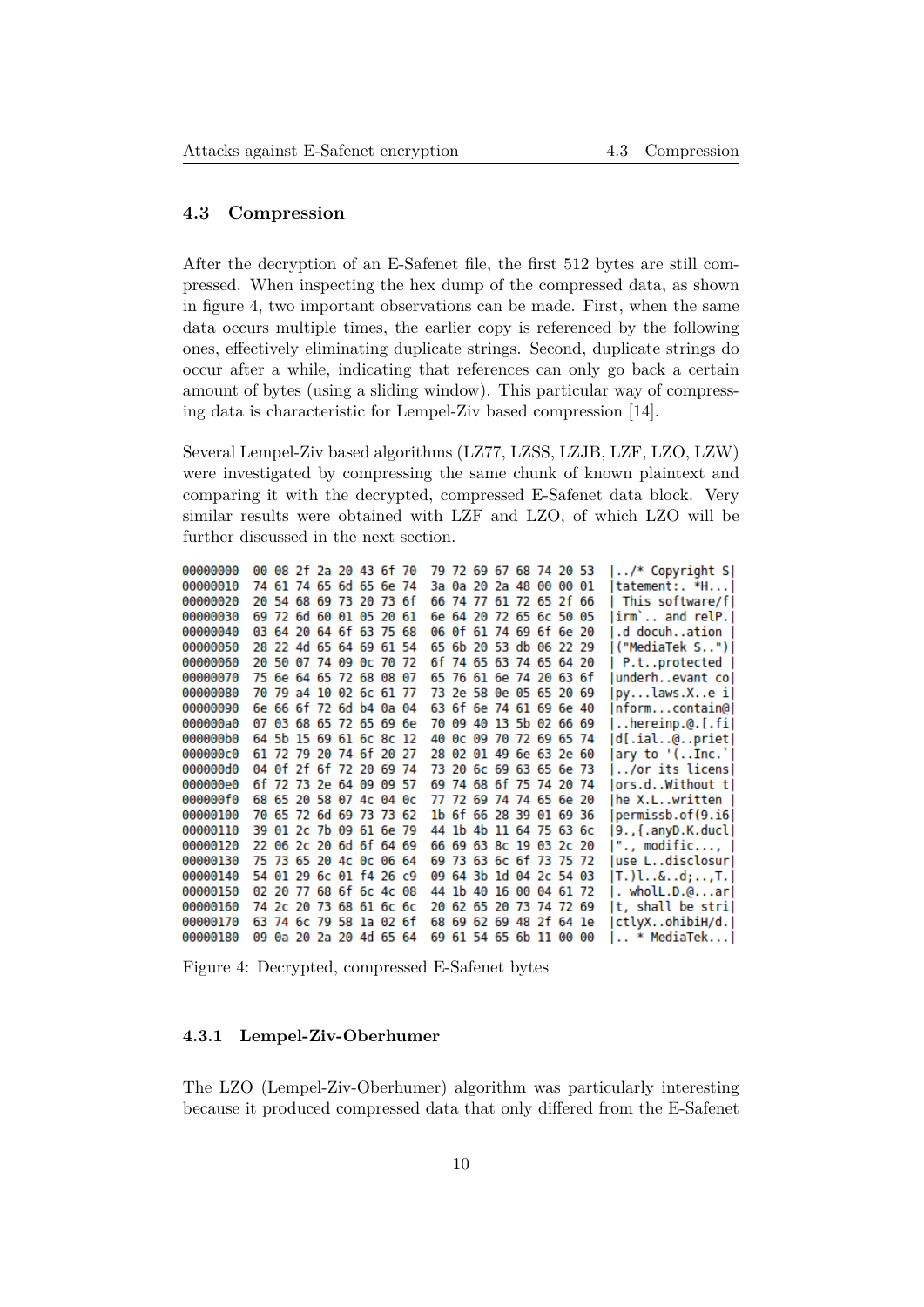version in how it referenced previous string occurrences. The choice of which bytes were compressed was the same as in the decrypted compressed E-Safenet data.

The LZO library provides different algorithms (LZO1, LZO1A, LZO1B, LZO1C, LZO1F, LZO1X, LZO1Y, LZO1Z, and LZO2A). Each of these can also be used with different compression levels. None of these algorithms exactly matched the decrypted compressed data. However, LZO1X-1 produced very similar results.

On FTP archives, a total of 13 different LZO versions were found. After making small modifications to 1.x LZO versions, a shared library was compiled for each version. The library was then linked against a C file that outputted the compressed version of some plain text, after which the compression was compared with the compressed header of an E-Safenet file.

|                | LZO1X-1: LZO1X algorithm compression level 1 |
|----------------|----------------------------------------------|
| Version        | Hash of compressed data                      |
| lzo-1.00       | d2dc6668f8bb5d2dc6668f8bb5279                |
| lzo-1.02       | d2dc6668f8bb5d2dc6668f8bb5279                |
| $\rm Izo-1.04$ | d323f82fbd201147edb0c7aaa4237                |
| $\rm Izo-1.06$ | d323f82fbd201147edb0c7aaa4237                |
| $\rm Izo-1.07$ | d323f82fbd201147edb0c7aaa4237                |
| $\rm Izo-1.08$ | d323f82fbd201147edb0c7aaa4237                |
| $lzo-2.00$     | d323f82fbd201147edb0c7aaa4237                |
| $\rm Izo-2.01$ | d323f82fbd201147edb0c7aaa4237                |
| $\rm Izo-2.02$ | d323f82fbd201147edb0c7aaa4237                |
| $Izo-2.03$     | d323f82fbd201147edb0c7aaa4237                |
| $lzo-2.04$     | d323f82fbd201147edb0c7aaa4237                |
| $\rm Izo-2.05$ | b3fdf08c375a63637f52e73ccaf7c                |
| $lzo-2.06$     | b3fdf08c375a63637f52e73ccaf7c                |
| E-Safenet      | d2dc6668f8bb5d2dc6668f8bb5279                |

Table 2: LZO compression differs among different LZO versions.

Out of the versions that were tested, lzo-1.00 and lzo-1.02 compressed the test data in the exact same way as the E-Safenet file, when using the LZO1X-1 algorithm. Table 2 shows how LZO1X-1 compression produces different output for different LZO versions. Now that the exact compression algorithm was known, the full plaintext of E-Safenet files could be recovered.

<span id="page-11-0"></span>Choosing LZO as compression library may indicate that the authors of E-Safenet had performance in mind. LZO outperforms most compression algorithms in speed, although at the cost of compression ratio [15].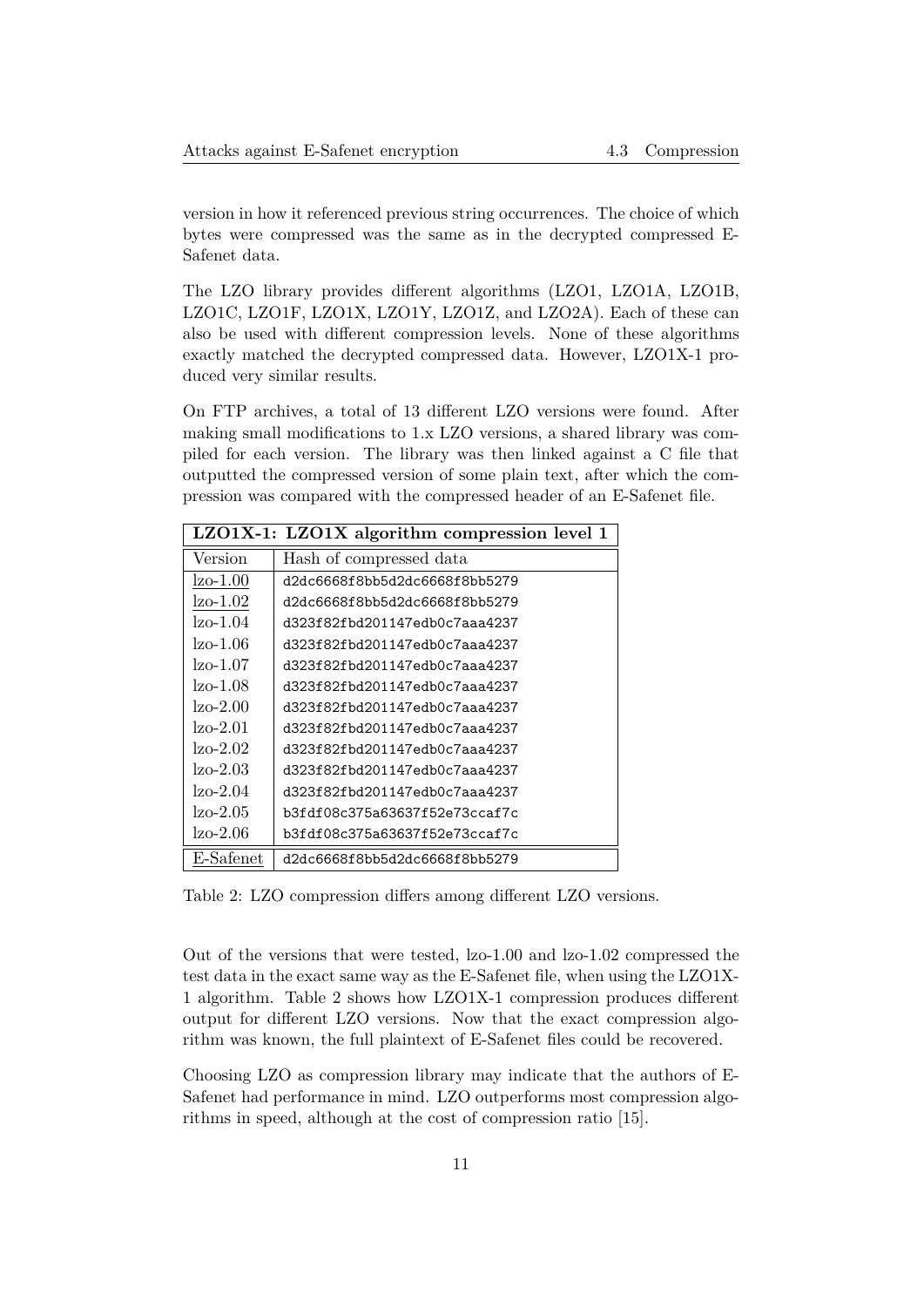#### **4.4 The E-Safenet company**

To further understand the E-Safenet file format, it is desirable to know the origin and reasoning behind its existence. The E-Safenet files are of Chinese origin. This claim is validated by the fact that many of the encrypted files contain Chinese text, were found on Chinese websites, and by the existence of a Chinese company called E-Safenet [3].

This company provides multiple solutions for data leak prevention. An interesting product is UltraSec, which promises to be an easy to use file encryption platform. Important is the [me](#page-24-3)ntion of real time and transparent encryption, which explains the algorithms focus on performance. In normal use, the UltraSec files are plaintext, but when stored/saved they are encrypted transparently. UltraSec is marketed to high-tech, embedded and mobile software development, which fits the source code files which were found.

Another product is SmartSec, which does something similar as UltraSec. It provides transparent encryption and decryption of documents in the same way. This would explain the found Microsoft Excel and Word files encrypted using the E-Safenet format.

<span id="page-12-0"></span>We believe that UltraSec and SmartSec use the E-Safenet file format which is the target of our research. This claim, however, could not be validated. It is possible that these products use another method, or that the E-Safenet encryption method is used by other software of this company.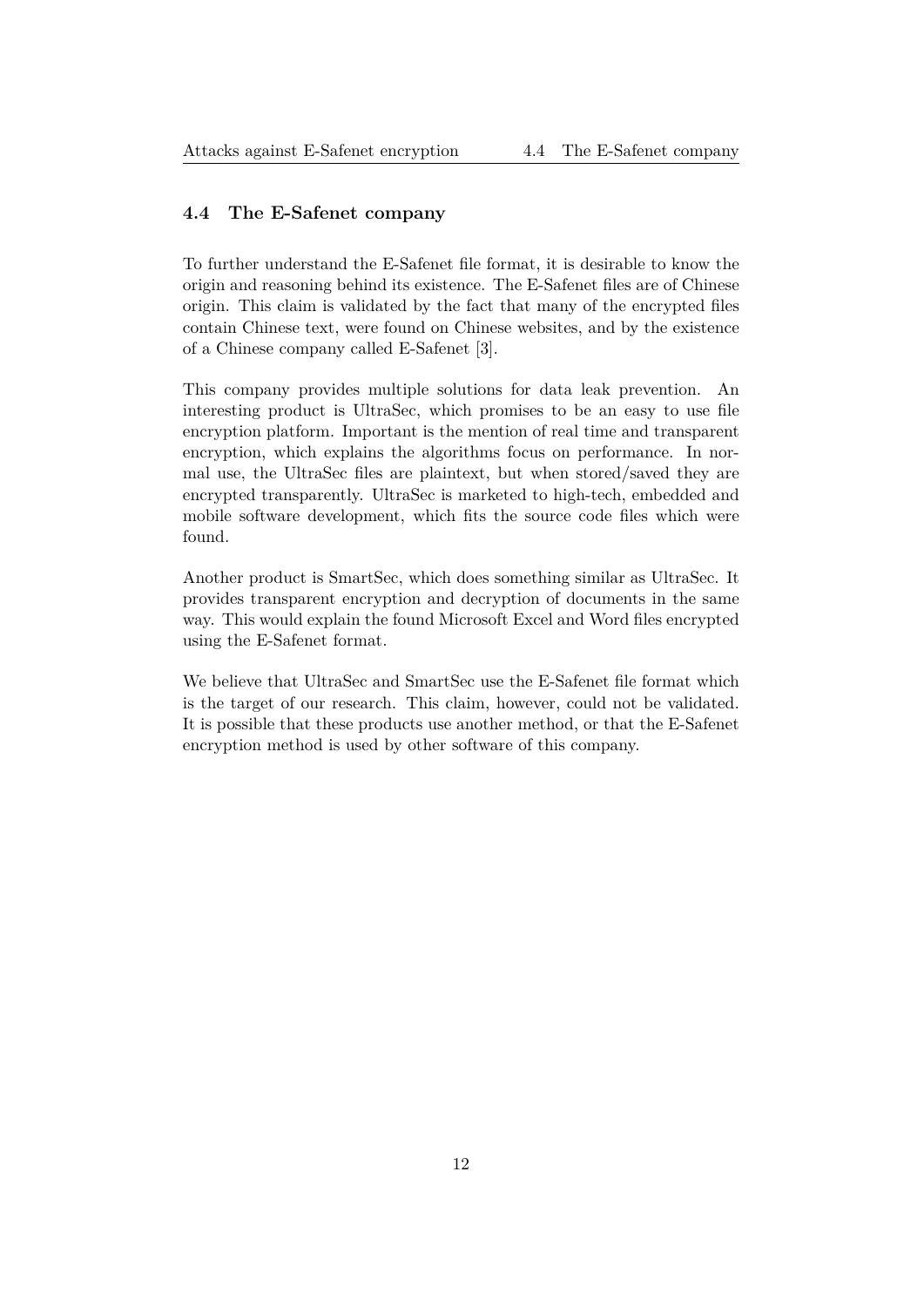### **5 Attacks**

Three different types of attacks were constructed for E-Safenet encrypted files. Implementations of these attacks can be found in the source code repository belonging to this paper. See Appendix C.

#### **5.1 Known-plaintext attack**

<span id="page-13-0"></span>Thanks to the archive of E-Safenet encrypted source code supplied by Tjaldur, a working known-plaintext attack could be constructed. For this attack, 512 bytes of the plaintext are xored with the corresponding fragment of ciphertext. This immediately yields the encryption key. This key can then be used to decrypt the entire file, or files using the same encryption key. The first data block still has to be decompressed to complete the decryption process, as described in section 4.3. A python implementation for the known-plaintext attack is given in Appendix B.

#### **5.2 Probable-plaintext attac[k](#page-9-1)**

<span id="page-13-1"></span>Known-plaintext decryption of E-Safenet files was shown to be easy. However, known plaintext is not always available. A probable-plaintext attack can be constructed based on expected patterns in the encrypted text, in order to find the encryption key. This method requires the definition of specific patterns for each file type however.

A pattern is a small piece of probable plaintext, which is expected to occur in the targeted file(s). For example, in a C file, the keyword return is expected to occur often.

After defining a set of patterns, a part of the encrypted file is decrypted using these patterns one by one. Start with the first pattern at the start of the encrypted text, and XOR the pattern with the encrypted text. The result is assumed to be part of the key. These key bytes are then applied at future offsets in the 512 bytes blocks of the ciphertext. If printable characters<sup>1</sup> are found after applying these key bytes, this part of the key will be assumed to be correct. Then, the pattern is xored starting with the second byte of the encrypted text, and so on. This process is repeated until the end [of](#page-13-2) the encrypted text, and for all defined patterns.

<span id="page-13-2"></span><sup>&</sup>lt;sup>1</sup>A printable character is any character with a decimal ASCII value in the range 32-126. Here, 9 (tab), 10 (LF) and 13 (CR) were included as well.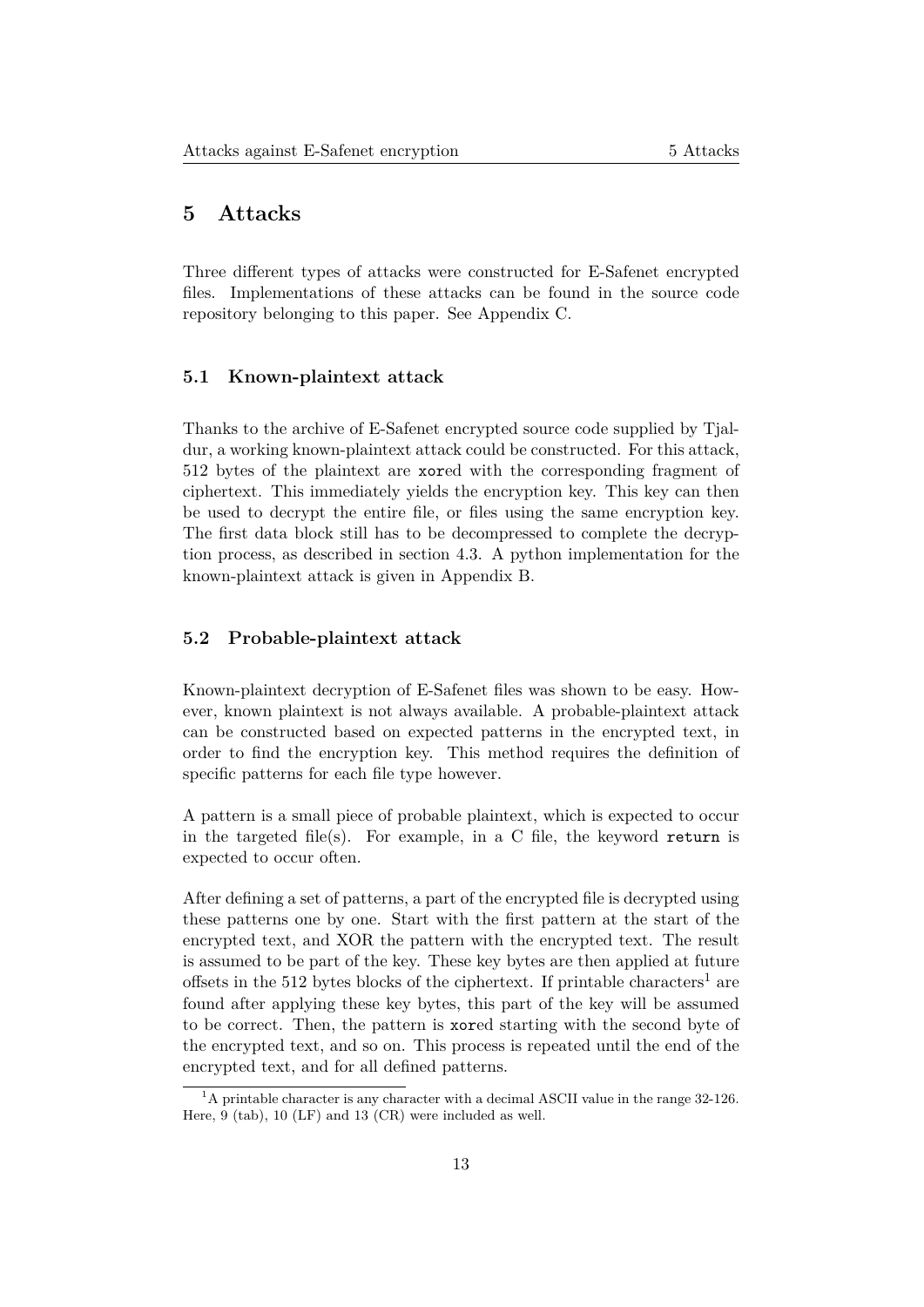Each pattern will result in a set of key bytes. Where the key bytes overlap, the most occurring byte value is chosen as correct key byte. Combining all the key bytes should result in the complete key, given enough data.

This method is especially useful in programming languages, as they are highly structured, and have frequently occurring (longer) patterns. A natural language, such as English, also has frequently occurring patterns, but these are usually smaller words (n-grams), resulting in less key bytes found per match, and a larger chance of false positives.

#### **5.2.1 A probable-plaintext attack for source code files**

<span id="page-14-0"></span>Partial decryption, without known plaintext, was first attempted with two different file types: C programming language files, and PHP files. Both are programming languages and are highly structured. A list of common patterns was defined for these languages [16], as shown in table 3. Finding the key for another plaintext format can be done by changing the patterns to frequently occurring patterns in that specific file format.

| return                            |
|-----------------------------------|
| return;                           |
| $\#$ include                      |
| $#$ DEFINE                        |
| $\#$ define                       |
| $#$ IFDEF                         |
| static void                       |
| const char                        |
| const                             |
| $char *$                          |
| struct                            |
| extern                            |
| static                            |
|                                   |
|                                   |
| malloc                            |
| printf                            |
| sprintf                           |
| stdio.h                           |
| Copyright                         |
| <b>GNU</b> General Public License |

(b) Pro[bab](#page-25-1)le C patterns

(a) Probable PHP patterns

this array( function\_ return\_ return; public  $\langle$ ?php class\_ false true null  $\overline{\phantom{a}}$   $\overline{\phantom{a}}$  $\overline{\phantom{a}}$  , where  $\overline{\phantom{a}}$ Copyright

<span id="page-14-1"></span>

|  | Table 3: Probable plaintext patterns |  |  |
|--|--------------------------------------|--|--|
|--|--------------------------------------|--|--|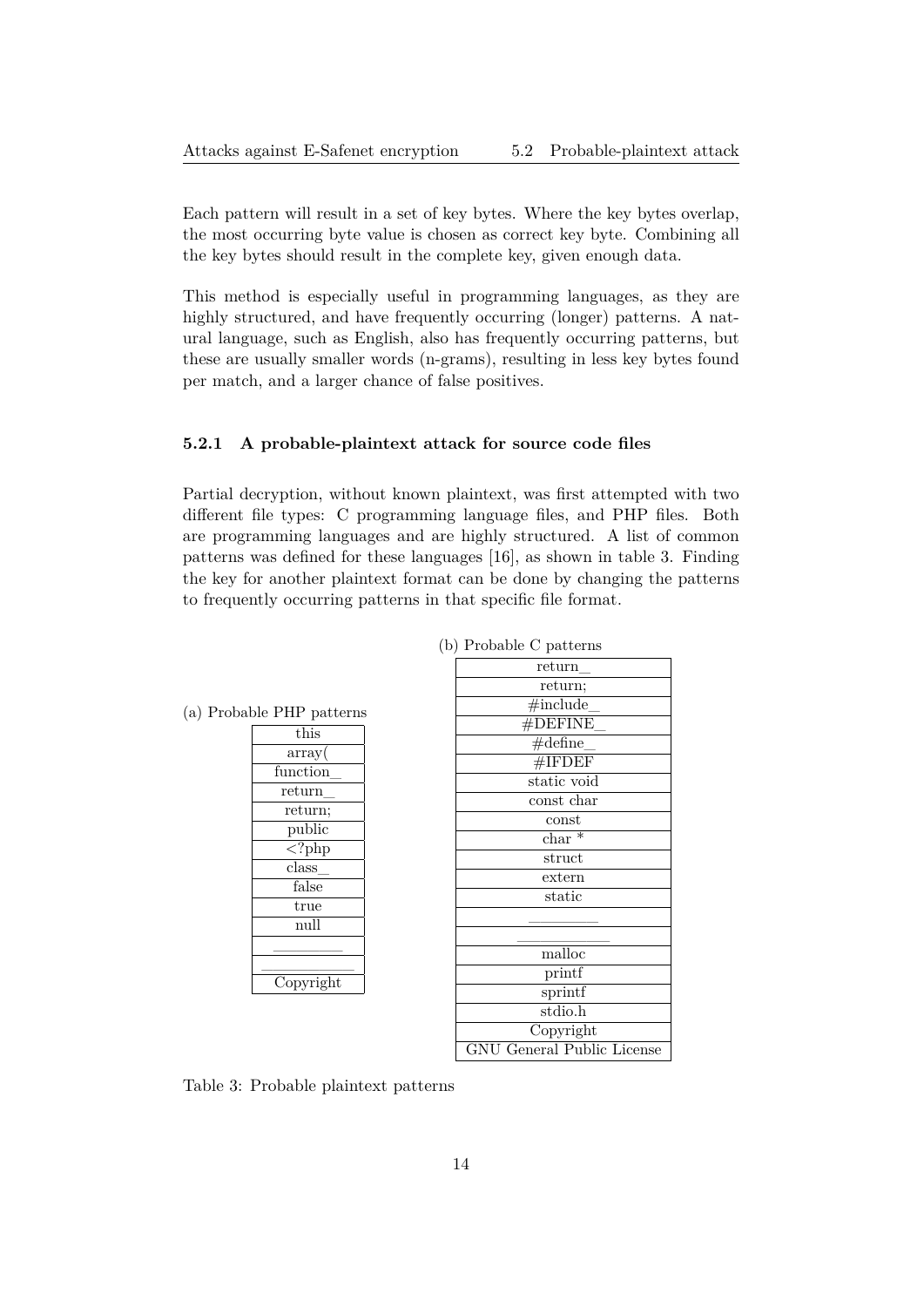#### **5.2.2 A probable-plaintext attack for binary files**

For binary data there is no easy way to check if a pattern results in a correct decryption, as the method of finding printable characters at future offsets cannot be applied in this case. Some binary files, however, have other interesting characteristics. Files using Microsoft's MS-XML format for instance (the old Microsoft Excel, Powerpoint and Word format) contain many nullbyte sequences. Null-bytes are often used as padding in binary file formats [17]. Possibly, many software implementations create data structures of a fixed size, which initialize the data to null-bytes due to underlying calls to the *calloc* function in C.

By se[arch](#page-25-2)ing for common substrings over different blocks in the encrypted text, and then assuming them as null-bytes, a probable cipherkey can be extracted.

The longest of the found common substrings are then combined, until the entire cipherkey can be covered. This is illustrated by figure 5. The result of this can immediately be assumed as the correct key, since xoring with 0 has no effect.



Figure 5: Common substrings spread over the entire key size

It is interesting to note that if the binary file has a checksum of 0x000000, the second block of ciphertext can directly be assumed as the cipherkey. A checksum of 0x000000 can only be obtained if this second block of plaintext bytes contains null-bytes only, as explained in section 4.2.1.

#### **5.2.3 Results**

<span id="page-15-0"></span>Several decryption attempts were performed using the probable-plaintext attack for source code described in section 5.2.1. The results of the attack on various amounts of encrypted data are shown in table 4. Finding the entire correct key was successful with as few as 17 kB of encrypted data for source code files. However, results varied [great](#page-14-0)ly, even within files of the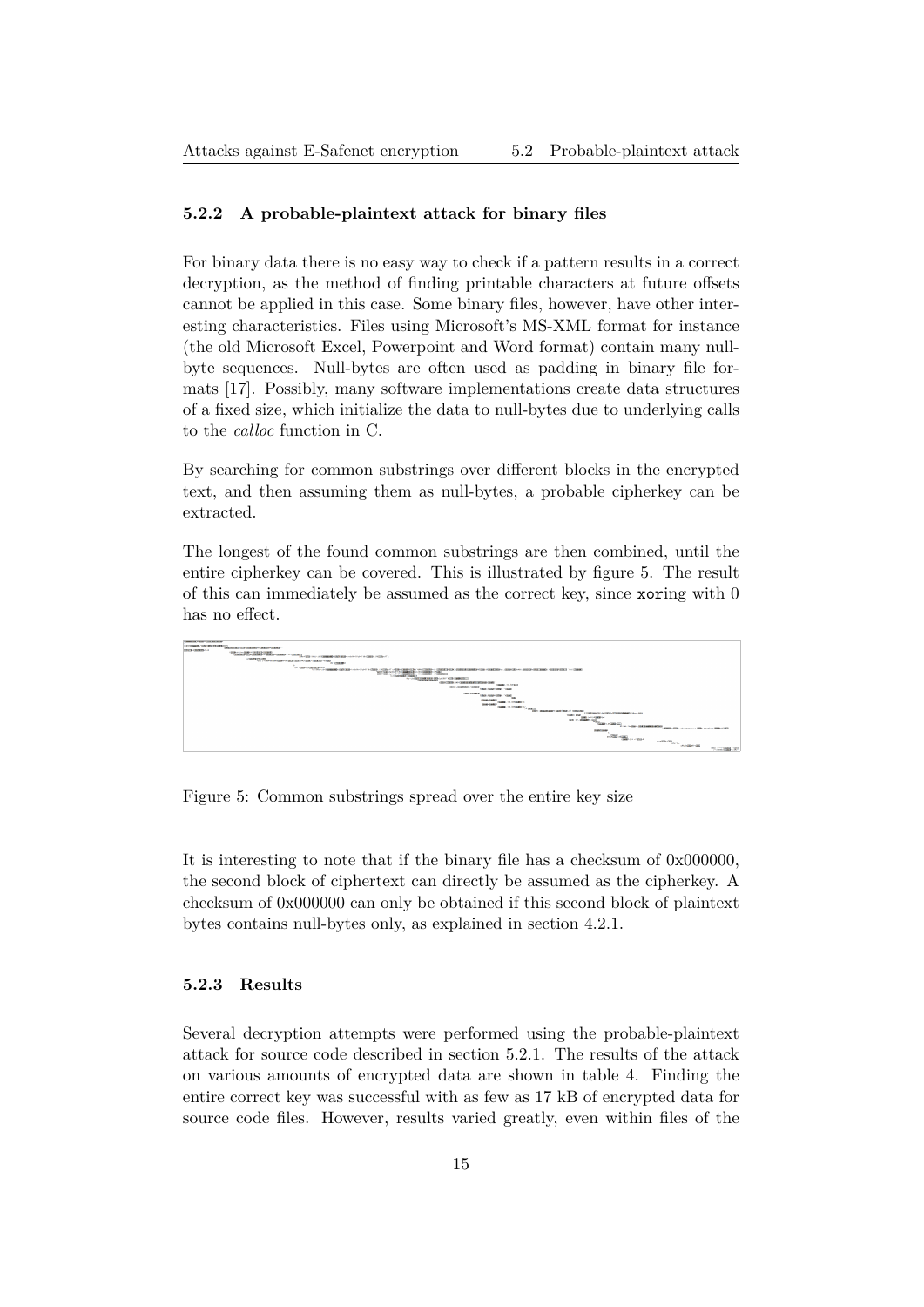same programming language. More data will in general result in a greater chance of obtaining the entire correct key, however, chance plays a large role in the amount of data needed.

For binary files, the test data was limited to files that could publicly be found, being Excel and Word documents.

(a) C source code files

| Amount of data (kB) $\begin{array}{ c c c c c c c c c } \hline \end{array}$ Amount of data (kB) $\begin{array}{ c c c c c c c c } \hline 22 & 34 & 36 & 49 & 53 & 60 & 60 & 66 & 78 \hline \end{array}$ |  |  |  |  |  |
|---------------------------------------------------------------------------------------------------------------------------------------------------------------------------------------------------------|--|--|--|--|--|
| % of key found   51 100 39 98 100 100 99 100 100                                                                                                                                                        |  |  |  |  |  |

(b) PHP source code files

| Amount of data (kB)   4 10 17 27 30 33 47 90 |  |  |  |  |
|----------------------------------------------|--|--|--|--|
| % of key found   43 97 100 97 100 99 100 100 |  |  |  |  |

(c) Binary files

| File type                      | xls | $x$ <sub>s</sub> |     | xls docx docx docx |     |      |
|--------------------------------|-----|------------------|-----|--------------------|-----|------|
| Amount of data (kB) $\vert$ 19 |     | 27               | 183 | 49                 | -51 | 1605 |
| % of key found                 | 100 | 100              | 100 | 96                 | 100 | 100  |

Table 4: Data needed for probable-plaintext decryption

#### **5.3 Ciphertext-only attack**

<span id="page-16-0"></span>There are cases in which the file is not structured, does not contain patterns, or the file type is unknown. Hence, no probable-plaintext attack can be constructed. For instance, this may happen for encrypted text documents that contain a natural language.

A strategy for gaining more insight into the contents of the files is to choose the cipherkey in a way that the resulting plaintext bytes fall as much as possible in an expected, predefined range. E.g. for text documents, the cipherkey can be chosen in a way that the number of printable characters<sup>1</sup> in the plaintext will be maximized.

This attack may reveal recognizable patterns or keywords in the plaintext. In the best case, the key can be recovered entirely. The result can also be used to create a more general, faster probable-plaintext attack.

The model for this optimization problem is constructed as follows. An OPL implementation for  $\text{CPLEX}^2$  can be found in the source code repository (see Appendix C).

<sup>2</sup> IBM ILOG CPLEX Optimization Studio: MIP solver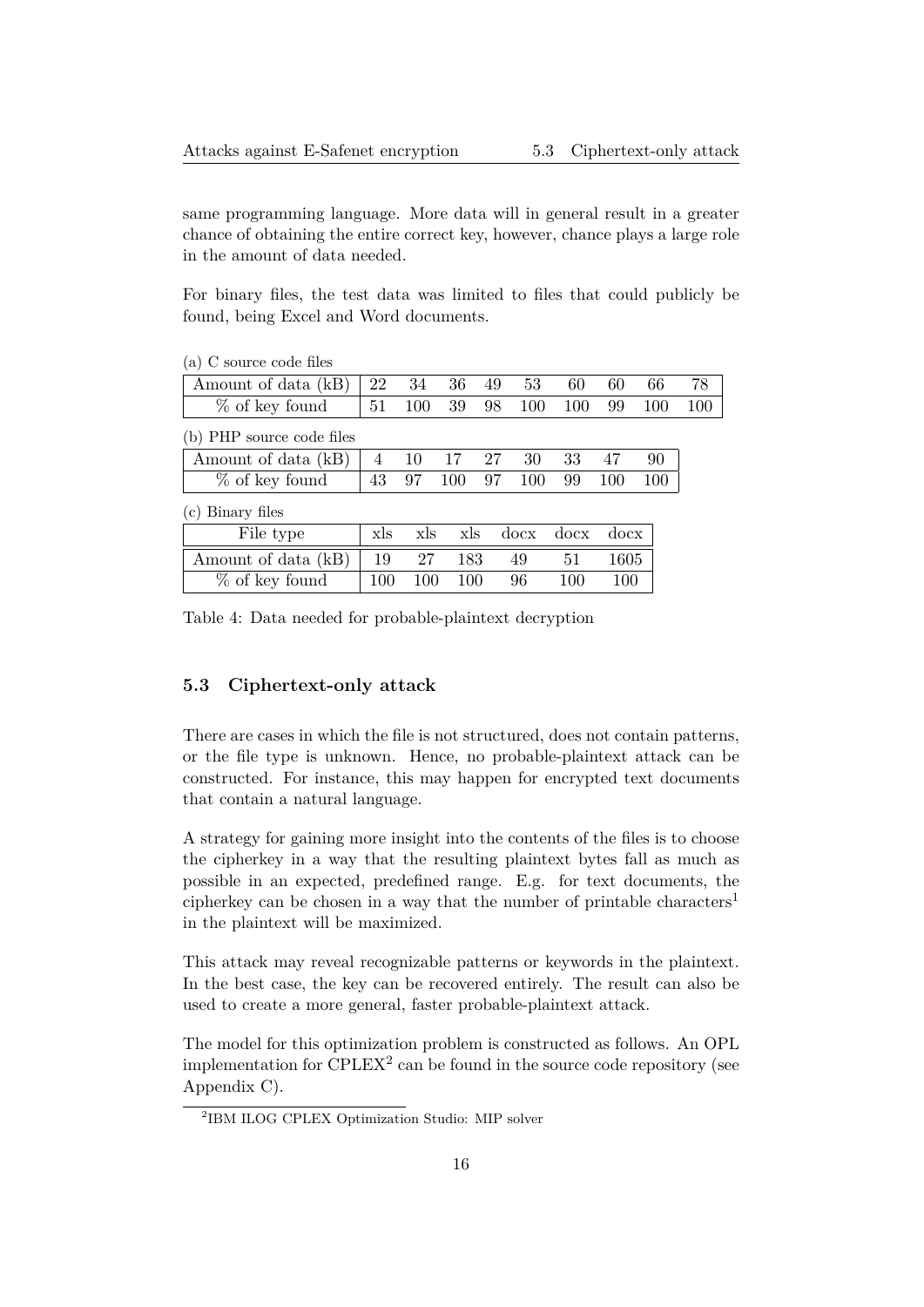Data:

 $C_i$ : encrypted ciphertext bytes  $C_{i,0..7}$ : encrypted ciphertext bits (boolean)

Decision variables:

*K<sup>i</sup>* : key bytes  $[0, 512)$   $P_i$  : plaintext bytes  $K_{i,0..7}$ : key bits (boolean)  $P_{i,0..7}$ : plaintext bits (boolean)

Objective:

$$
\max \sum_{i}^{P} 32 \le P_i \le 126\tag{1}
$$

Subject to:

<span id="page-17-2"></span>
$$
P_{i,b} = C_{i,b} + K_{(i \mod 512),b} \ (mod \ 2) \qquad \forall i \in C, \forall b \in [0,7]
$$
 (2)

<span id="page-17-1"></span>
$$
C_{i,b} = \left\lfloor \frac{C_i}{2^b} \right\rfloor \pmod{2} \qquad \forall i \in C, \forall b \in [0,7]
$$
 (3)

<span id="page-17-3"></span>In this model, (2) means that each ciphertext bit is xored with the corresponding key bit, resulting in a plaintext bit. In modulo 2, this can be represented as an addition.

The amount of [pr](#page-17-1)intable characters is then maximized, in accordance with (1). The range [32*,* 126] is assumed for printable characters, although 9d (horizontal tab) 10d (new line) and 13d (carriage return) are also often occuring and may be included in this range.

[Fu](#page-17-2)rthermore, (3) is provided as translation constraint between the binary and the bit representation.

#### **5.3.1 Practi[ca](#page-17-3)l implementation**

<span id="page-17-0"></span>A practical implementation for this model can be developed as follows.

First, the data is chopped into sections of 512 bytes. These bytes are then grouped together (all first bytes of all sections, all second bytes, etc.). Each group is xored with all 256 possible key values  $(K_i)$  and a record is kept of how many of the resulting plaintext bytes  $P_i$  are in the printable range. The most likely key byte is the one with the most printable characters found during this process, *K<sup>i</sup>* .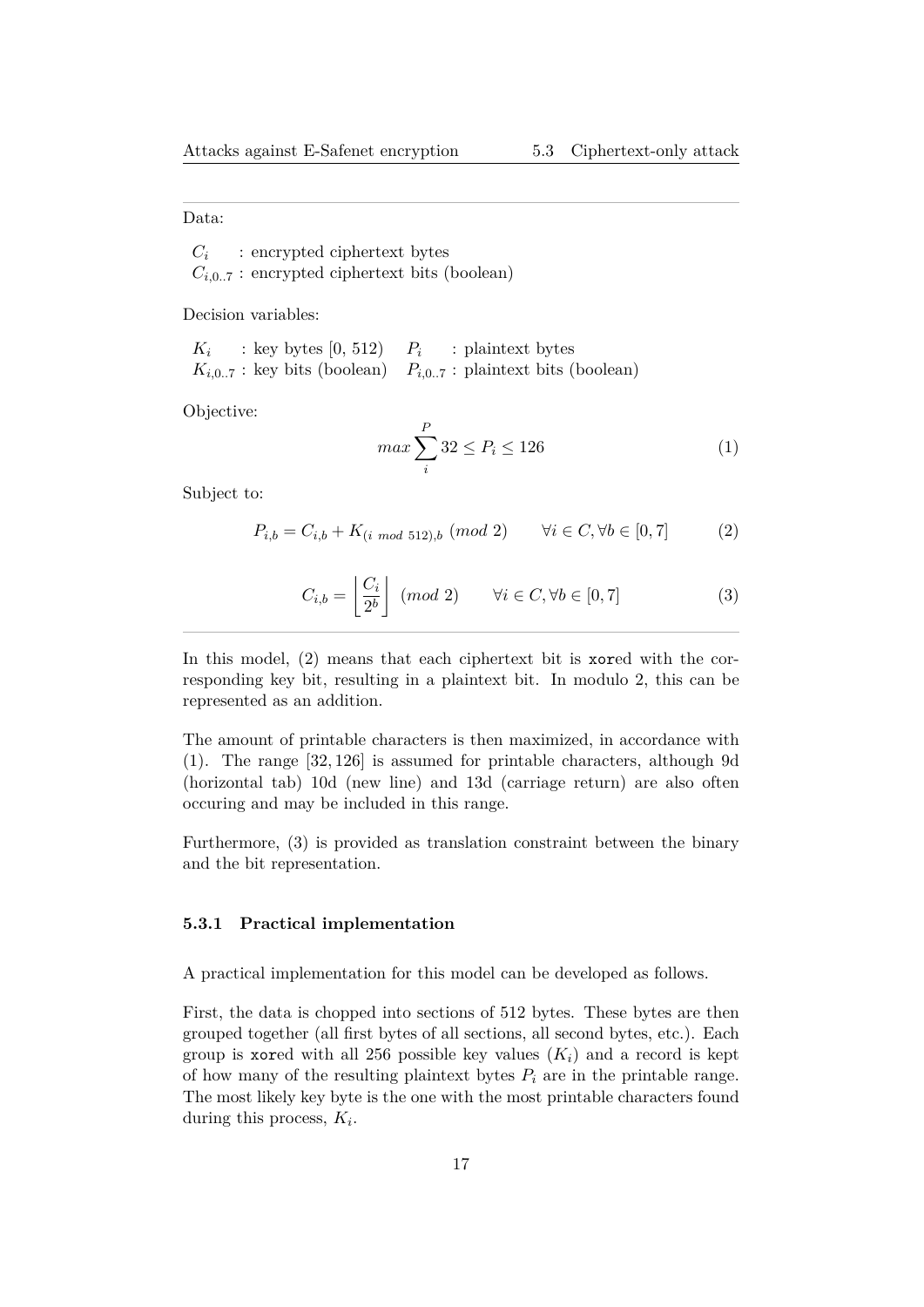This process is repeated 512 times to get all 512 bytes of the key. In only  $256 \times 512 = 1 \times 10^6$  attempts, the most likely key is found.

Because not all possible characters occur in every printable text, the chance that all  $K_i$  are actually the real key value, i.e. the amount of data needed for this to succeed, varies per file type. However, when the file type is known, a more specific attack can be performed, as shown in section 5.2.

#### **5.3.2 Results**

<span id="page-18-1"></span><span id="page-18-0"></span>Results vary using this method. Applying it on a number of C files, totalling 220 kB of data, returned the entire correct encryption key. When this method was applied on a number of PHP files, totalling 440 kB, the entire key was not found. Most bytes of the 512-byte key were found correctly, however, some bytes were wrong, but still near the correct value. For example, the incorrectly decrypted text showed strings such as Lepser Geneqal Publjc License, \$this.>macros and Ex`el\_Style+true. For these cases, most characters are correct, and some are only off by a few characters. It is easy to correct this, given some knowledge about the language used. The strings in the example can be fixed to show Lesser General Public License, \$this->macros and Excel\_Style=true. By fixing these strings manually, all 512 bytes of the key can be found. Of course, each wrong offset only needs to be fixed once, after which the correct character will show in every instance of that offset.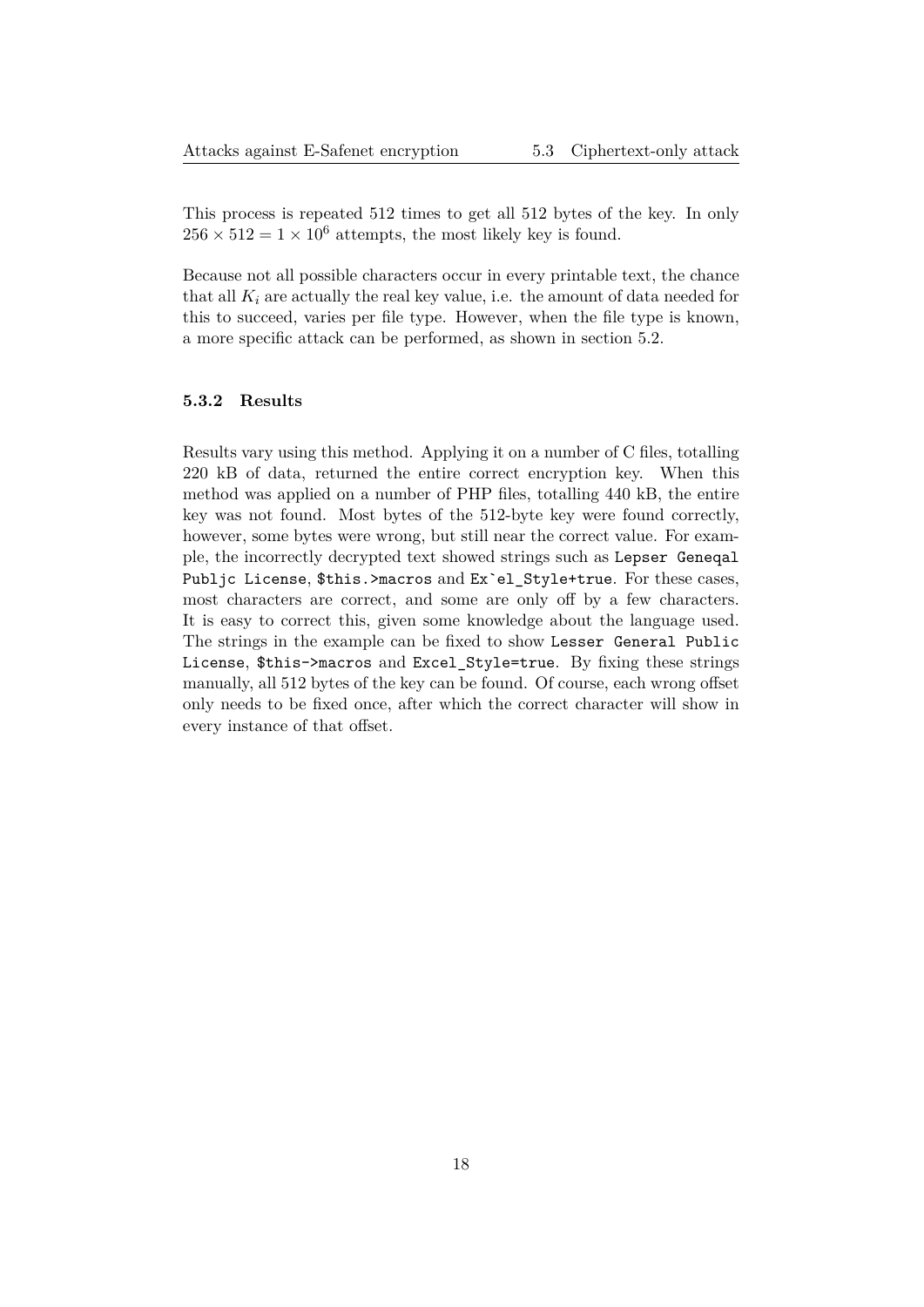### **6 Keys**

It is interesting to know how E-Safenet encryption keys are generated, and how they correlate. If multiple keys are similar in some way, this information can be used for decryption of other E-safenet files. If it is known how the keys are being generated, creating new, valid keys becomes a possibility.

In order to find out more about the keys, they will be placed next to each other, and analyzed to see if there are similarities.

For this purpose, there are seven keys available, retrieved from various E-Safenet files and archives. The keys were not available immediately, they were calculated from the decryption of the files. This is a relatively small number of keys for this kind of analysis, therefore expectations were low.

#### **6.1 Key correlation**

<span id="page-19-0"></span>As expected, no real correlation between the keys could be found. There were no overlapping sequences of bytes, or bytes which were the same for all keys. The frequency distribution for bytes throughout the keys was very random.

<span id="page-19-1"></span>

Figure 6: Typical excerpt from key values. This shows that the value of key bytes appear to be random.

As shown in figure 6, every byte occurred in the keys. On average each byte should occur 14 times. (There are 256 possible values in seven 512-byte keys.  $\frac{7\times512}{256} = 14$ ) Due to the small number of keys, this could not be seen, however the graph [d](#page-19-1)oes show results near that number for every byte, with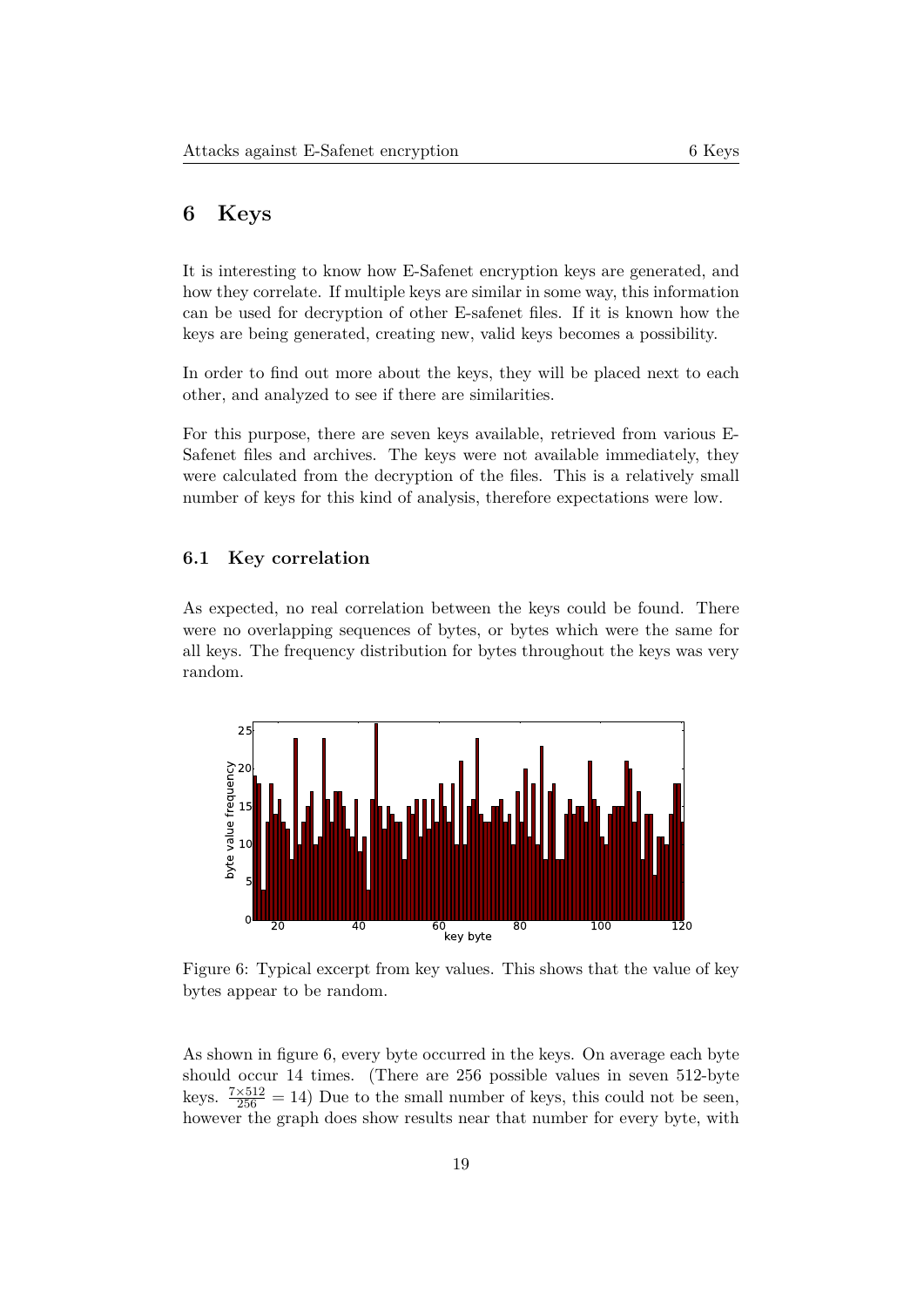all bytes occurring between 5 and 25 times. Figure 7 shows that subsequent keys do not have any bytes in common.



Figure 7: Typical excerpt from key values. This shows that different keys share no same key bytes between them.

<span id="page-20-0"></span>No relation could be found between the obtained E-Safenet keys. They could be random, created by some key derivation method, or obtained by some other method.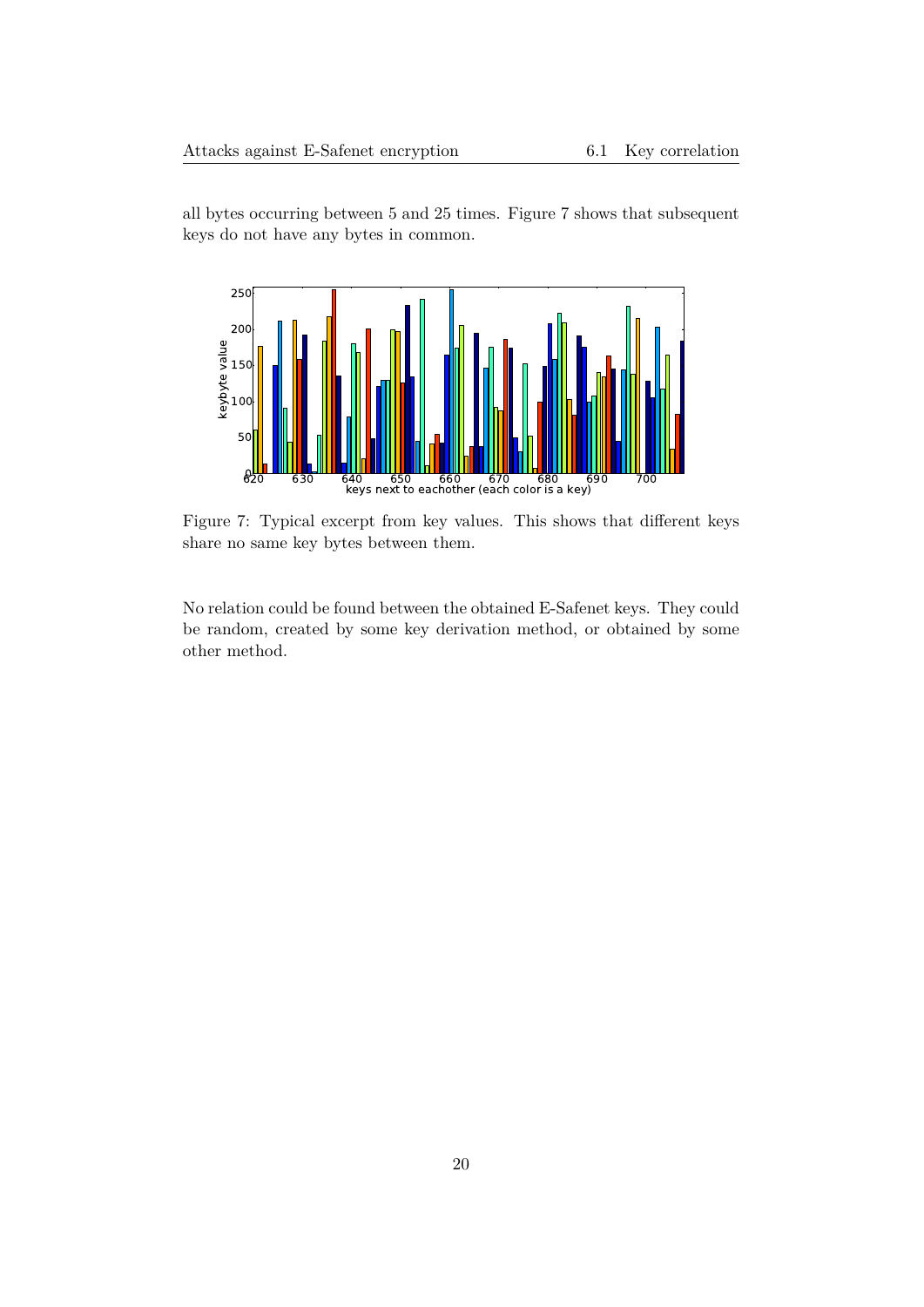## **7 Suggestions for improvement**

The E-Safenet algorithm is a very fast, but insecure encryption method. Nothing is known about the authors' true intentions and design goals, however it seems that performance was a major factor. The XOR encryption is extremely fast, and the chosen LZO compression algorithm favors performance over compression ratio. Even with these design goals in mind, improvements can be made. In this section, some possible improvements are discussed.

The XOR encryption is extremely weak. No suitable encryption method, however will outperform it. As a replacement, another cipher is needed. Stream ciphers have generally better performance than block ciphers. A secure modern stream cipher that performs well is Salsa20/12 [18]. While not as fast as the XOR encryption, Salsa20/12 was designed to have good performance. Its performance is good enough for almost any application, and provides proper security [19].

The first 512 bytes of the data are compressed in order to keep the encrypted file length, including E-Safenet header, the same as the file length of the plaintext file. This header of t[he e](#page-25-3)ncrypted file contains readable information about the plaintext file, such as the checksum of bytes 512-1023 and the length of the compressed data. If keeping the same file length is not a requirement, this metadata should be omitted, as it leaks information about the plaintext file.

If both keeping the same file length after encryption, and adding text such as E-Safenet in front of the encrypted file are required, for whatever reason, compression is a good option, with the observation that truly random data cannot be compressed, resulting in a failure to preserve the file length.

<span id="page-21-0"></span>At least the 3-byte checksum could be omitted. The checksum is of little value, as it only validates the second 512 bytes of the data. As documented in section 4.2.1, it could leak information about the plaintext.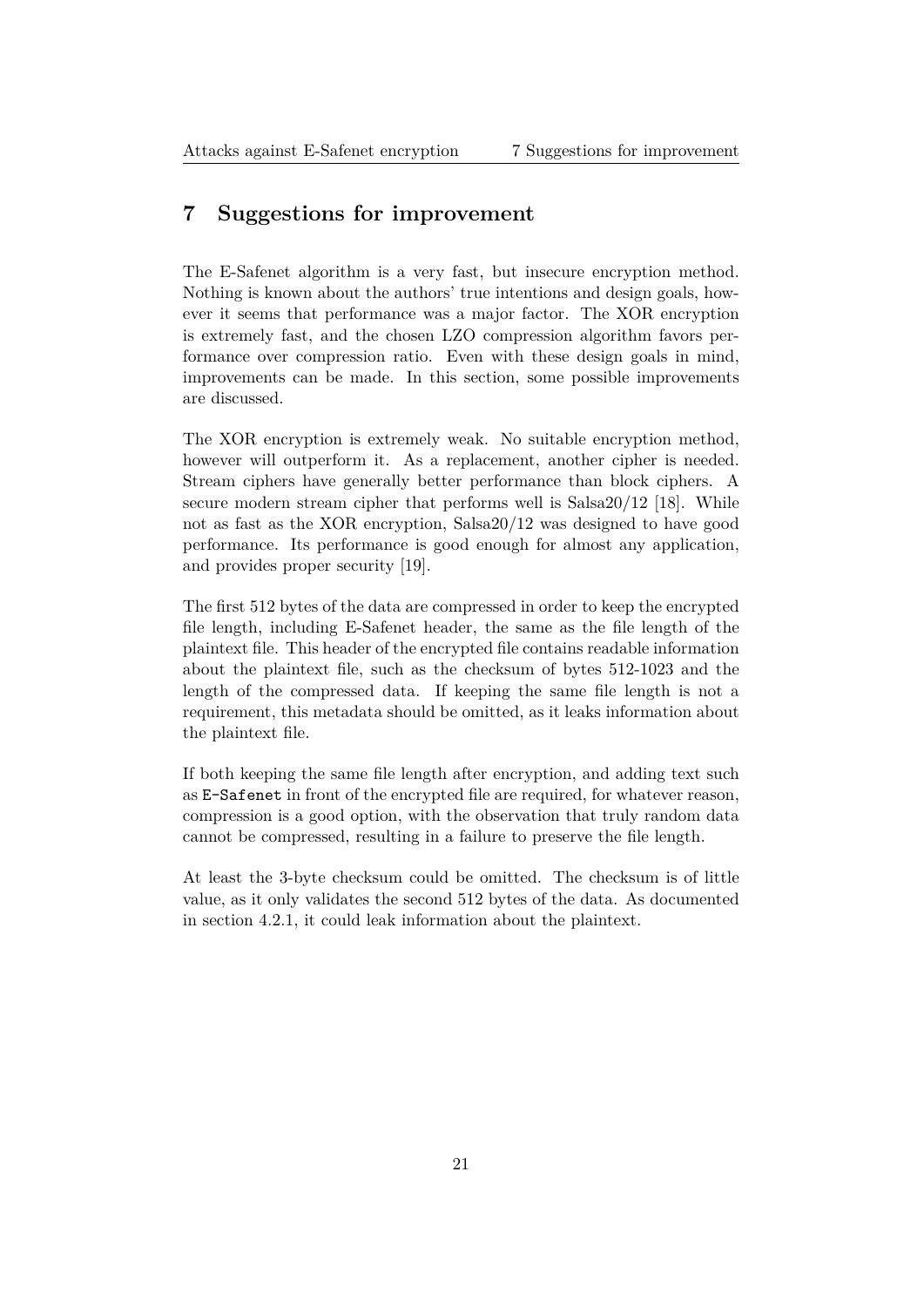## **8 Conclusion**

The E-Safenet encryption as described in this research uses a very weak XOR cipher. It can be easily broken. In this research, three methods to obtain the decryption/encryption key have been shown, each with its own merits.

When known plaintext is available, finding the key is trivial (5.1). Without known plaintext, but with knowledge of the file format, the key can be obtained with relatively little data using a probable-plaintext attack (5.2). Finally, when nothing is known about the encrypted data, maximizing the printable characters in the plaintext can reveal useful informatio[n, a](#page-13-0)s demonstrated by the ciphertext-only attack (5.3). Either a probable-plaintext attack can be constructed from the result, or the encryption key ca[n b](#page-13-1)e derived immediately, besides some manual work. It is unknown how the encryption keys are generated.

<span id="page-22-0"></span>The range of presented attack methods show the weakness of the encryption. The encryption is an excellent example of the statement "Don't roll your own crypto". Therefore it is unsuitable to securely store data. A better algorithm is needed for this purpose.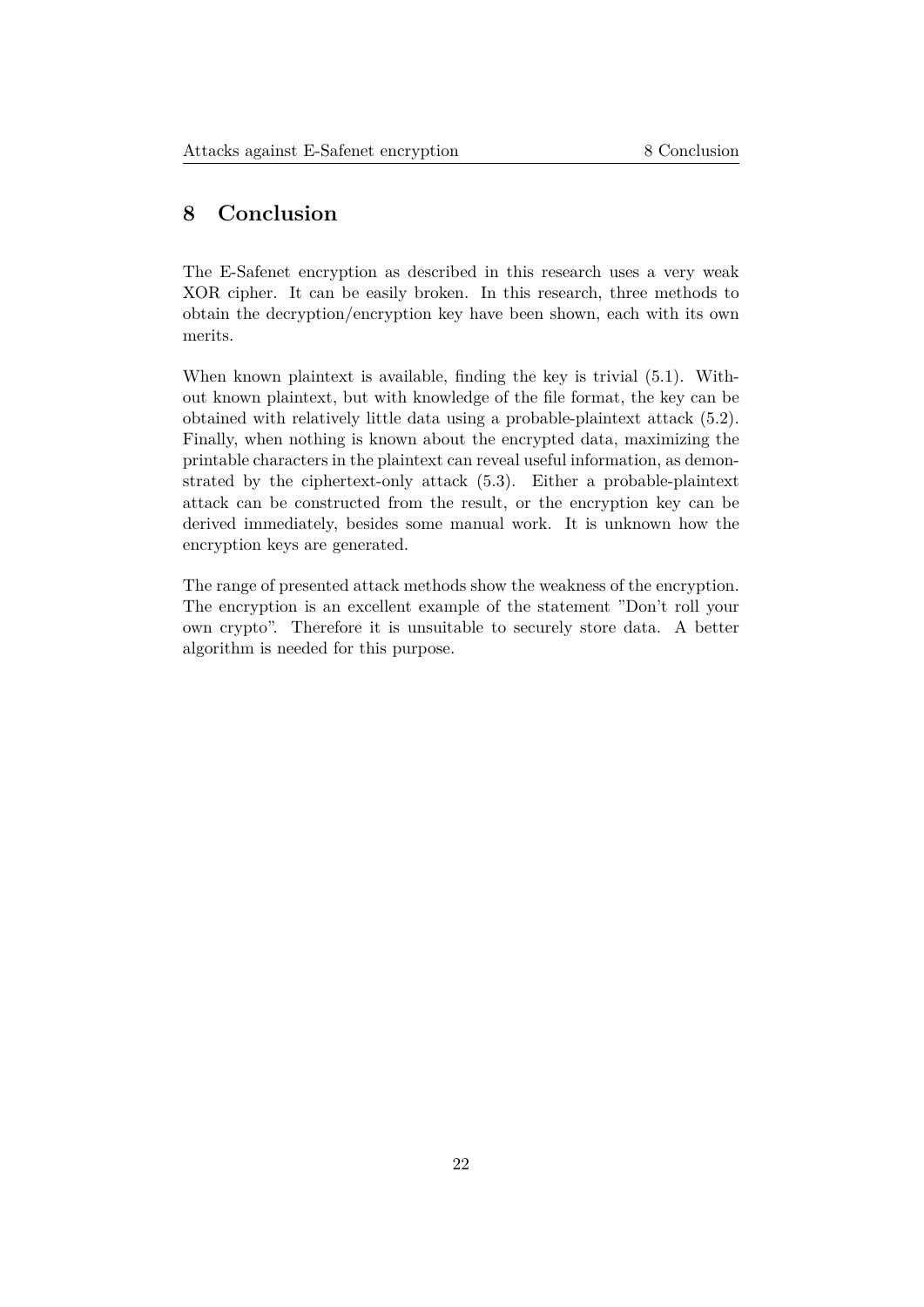## **9 Further work**

The E-Safenet format has been analyzed, and the meaning of all but one byte in the file header is known, however this single byte does not seem to be of any significance. It was possible to decrypt most available files, however some other file formats may prove more difficult. This can be solved by either obtaining more data encrypted with the same key, or by improving on the used decryption/key finding methods.

The compressed first 512 bytes are not used at all in finding the key. However, they do contain a great amount of readable data, even after compression. This data can be exploited to aid in finding the encryption key.

The presented probable-plaintext attack works only for specific file types, and a list of probable patterns must be defined for every plaintext file type. For binary files, the probable-plaintext attack is heavily dependent on large amounts of the same byte value occurring after each other in an encrypted file.

It is still unknown how the 512 byte E-Safenet keys are being generated. Analysis revealed no similarities between the obtained keys. Perhaps they are generated by some key derivation function, or simply randomly generated and stored. More keys are needed to thoroughly analyze this.

It is unknown what happens with the E-Safenet file if the first 512 bytes cannot be compressed. If this occurs, there is no room for the E-Safenet header without changing the file size or compressing another part of the data.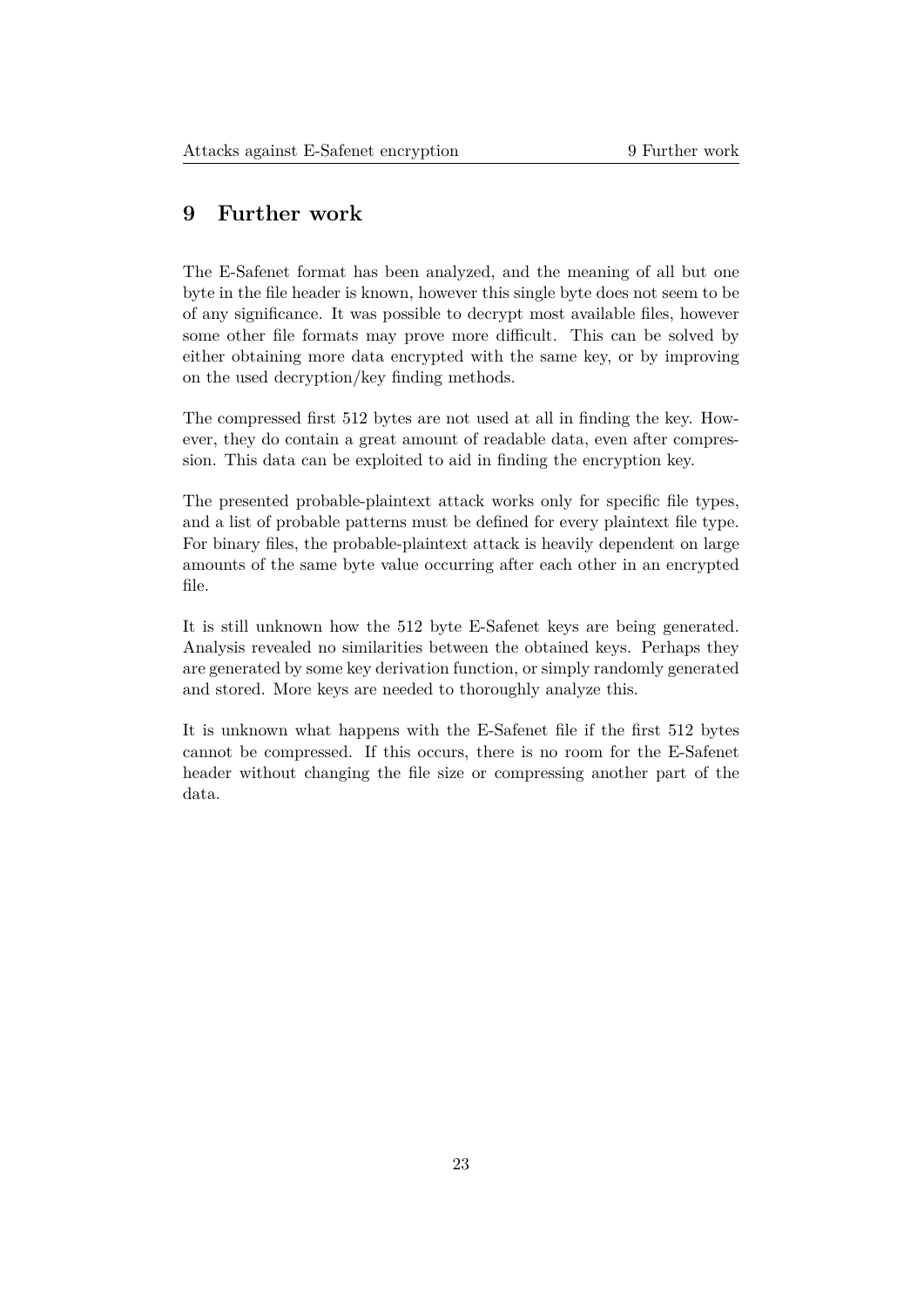## **10 References**

- <span id="page-24-0"></span>[1] GNU General Public License. http://www.gnu.org/licenses/gpl.html.
- <span id="page-24-1"></span>[2] Nilay Patel. Open Source and China: Inverting Copyright. *Wis. Int'l LJ*, 23:781, 2005.
- <span id="page-24-2"></span>[3] E-Safenet. http://www.esafenet.com.
- <span id="page-24-3"></span>[4] Tjaldur Software Governance Solutions. http://www.tjaldur.nl/.
- <span id="page-24-4"></span>[5] Yang Li, Li [Yeli, and Zheng Liangbin.](http://www.esafenet.com) Transparent encryption based on network file system filtering driver. In *Electric Information and Control Engineering (ICEICE), 2011 Internation[al Conference on](http://www.tjaldur.nl/)*, pages 6339– 6342, April 2011.
- <span id="page-24-5"></span>[6] Jinxin Ma, Zhoujun Li, and Jia Li. A novel secure virtual storage device scheme. In *Intelligent Computing and Intelligent Systems (ICIS), 2010 IEEE International Conference on*, volume 1, pages 271–275, Oct 2010.
- <span id="page-24-6"></span>[7] Bruce Schneier. *Applied cryptography: protocols, algorithms, and source code in C*. john wiley & sons, 2007.
- <span id="page-24-7"></span>[8] Alexander Griffing. Solving XOR Plaintext Strings with the Viterbi Algorithm. *Cryptologia*, 30(3):258–265, 2006.
- <span id="page-24-8"></span>[9] Armijn Hemel, Karl Trygve Kalleberg, Rob Vermaas, and Eelco Dolstra. Finding software license violations through binary code clone detection. In *Proceedings of the 8th Working Conference on Mining Software Repositories*, 2011.
- <span id="page-24-9"></span>[10] Binary Analysis Tool. http://www.binaryanalysis.org/en/home.
- [11] J.R. Cordy and C.K. Roy. Debcheck: Efficient checking for open source code clones in software systems. In *Program Comprehension (ICPC), 2011 IEEE 19th Inte[rnational Conference on](http://www.binaryanalysis.org/en/home)*, pages 217–218, June 2011.
- [12] Das U-Boot the Universal Boot Loader. http://www.denx.de/wiki/ U-Boot.
- <span id="page-24-11"></span><span id="page-24-10"></span>[13] Android Samsung 2.6.35 Gingerbread Git repository. https: //android.googlesource.com/kernel/samsun[g/+/android-samsung-2.6.](http://www.denx.de/wiki/U-Boot) [35-ging](http://www.denx.de/wiki/U-Boot)erbread.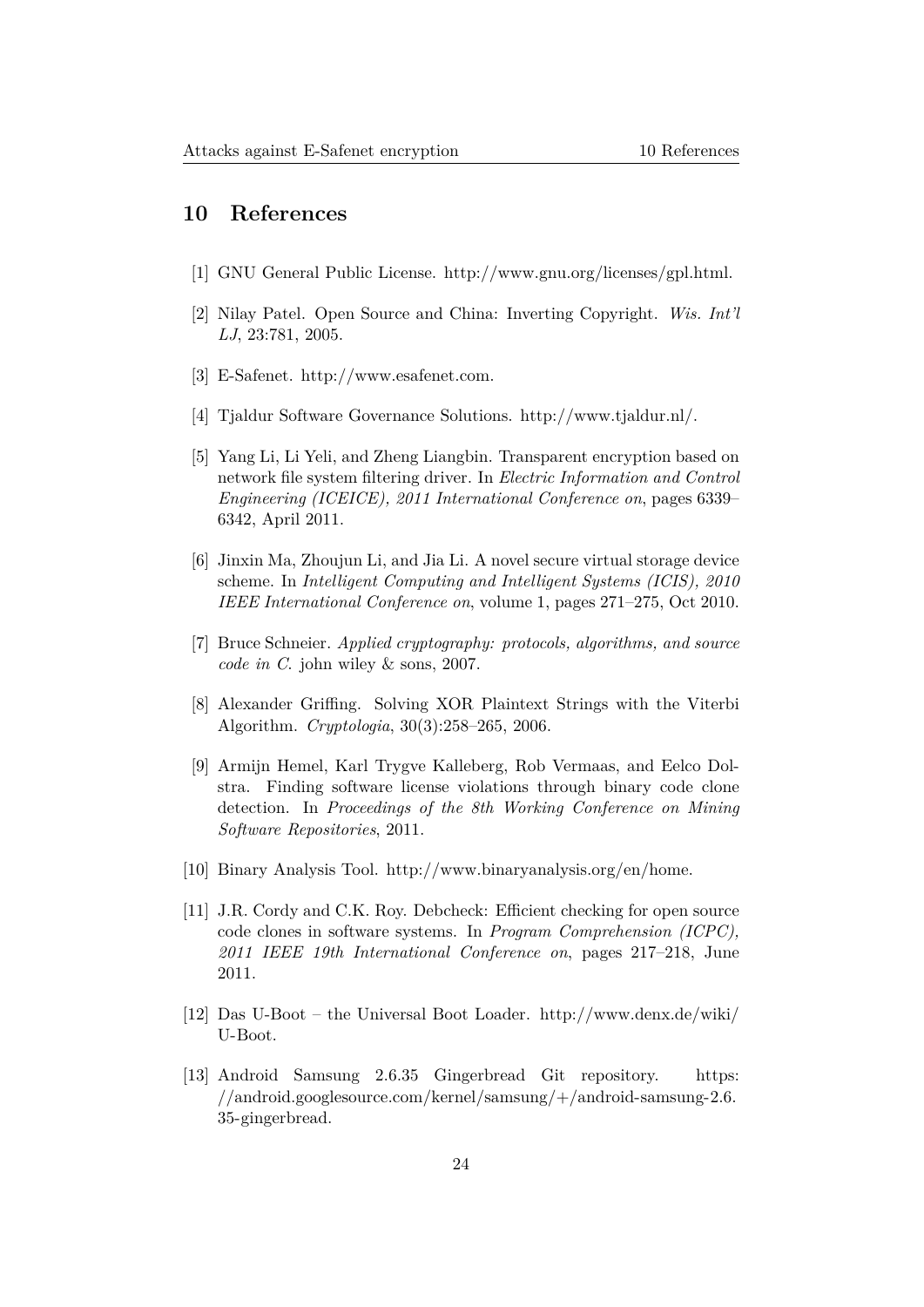- [14] Jacob Ziv and Abraham Lempel. A Universal Algorithm for Sequential Data Compression. *IEEE Transactions on Information Theory*, 23(3):337, 1977.
- <span id="page-25-0"></span>[15] Quick Benchmark: Gzip vs Bzip2 vs LZMA vs XZ vs LZ4 vs LZO. http://pokecraft.first-world.info/wiki/Quick\_Benchmark: \_Gzip\_vs\_Bzip2\_vs\_LZMA\_vs\_XZ\_vs\_LZ4\_vs\_LZO.
- [16] Kenta Moto[mura. The Most Frequent Word in Source Code on GitHub.](http://pokecraft.first-world.info/wiki/Quick_Benchmark:_Gzip_vs_Bzip2_vs_LZMA_vs_XZ_vs_LZ4_vs_LZO)
- <span id="page-25-2"></span><span id="page-25-1"></span>[17] [Martin Karresand and Nahid Shahmehri. Oscar — file t](http://pokecraft.first-world.info/wiki/Quick_Benchmark:_Gzip_vs_Bzip2_vs_LZMA_vs_XZ_vs_LZ4_vs_LZO)ype identification of binary data in disk clusters and ram pages. In *Security and Privacy in Dynamic Environments*, volume 201 of *IFIP International Federation for Information Processing*, pages 413–424. Springer US, 2006.
- [18] Christophe Cannière. eSTREAM Software Performance. In Matthew Robshaw and Olivier Billet, editors, *New Stream Cipher Designs*, volume 4986 of *Lecture Notes in Computer Science*, pages 119–139. Springer Berlin Heidelberg, 2008.
- <span id="page-25-3"></span>[19] Jean-Philippe Aumasson, Simon Fischer, Shahram Khazaei, Willi Meier, and Christian Rechberger. New features of latin dances: analysis of salsa, chacha, and rumba. In *Fast Software Encryption*, pages 470–488. Springer, 2008.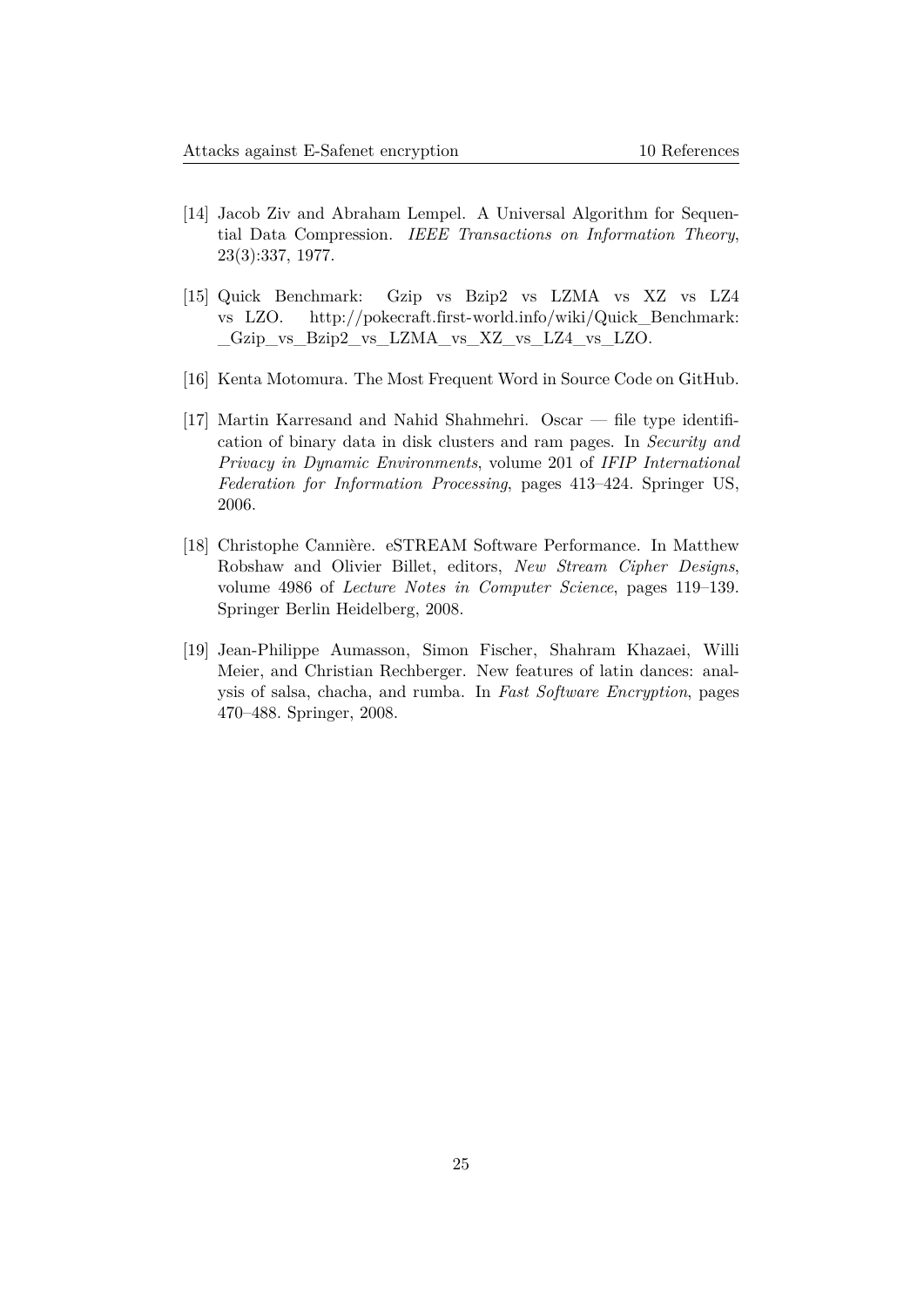## **Appendix A: Definitions**

- <span id="page-26-0"></span>**ECB** Electronic codebook cipher mode: the message is divided into blocks, and each block is encrypted separately.
- **LZO** Lempel-Ziv-Oberhumer compression: lossless compression algorithm.
- **ASCII** American Standard Code for Information Interchange: encoding scheme based on the English alphabet. In this report, the 8-bit variant is assumed.
- **GPL** GNU General Public License: Often used licensing scheme for open-source software. See [1].
- **Known-plaintext attack**: an attack where both the plaintext and corresponding ciphertext are know[n.](#page-24-1)
- **Probable-plaintext attack**: an attack based on plaintext that likely, but not necessarily occurs in an encrypted file.
- **Ciphertext-only attack**: an attack that relies solely on a set of known ciphertexts.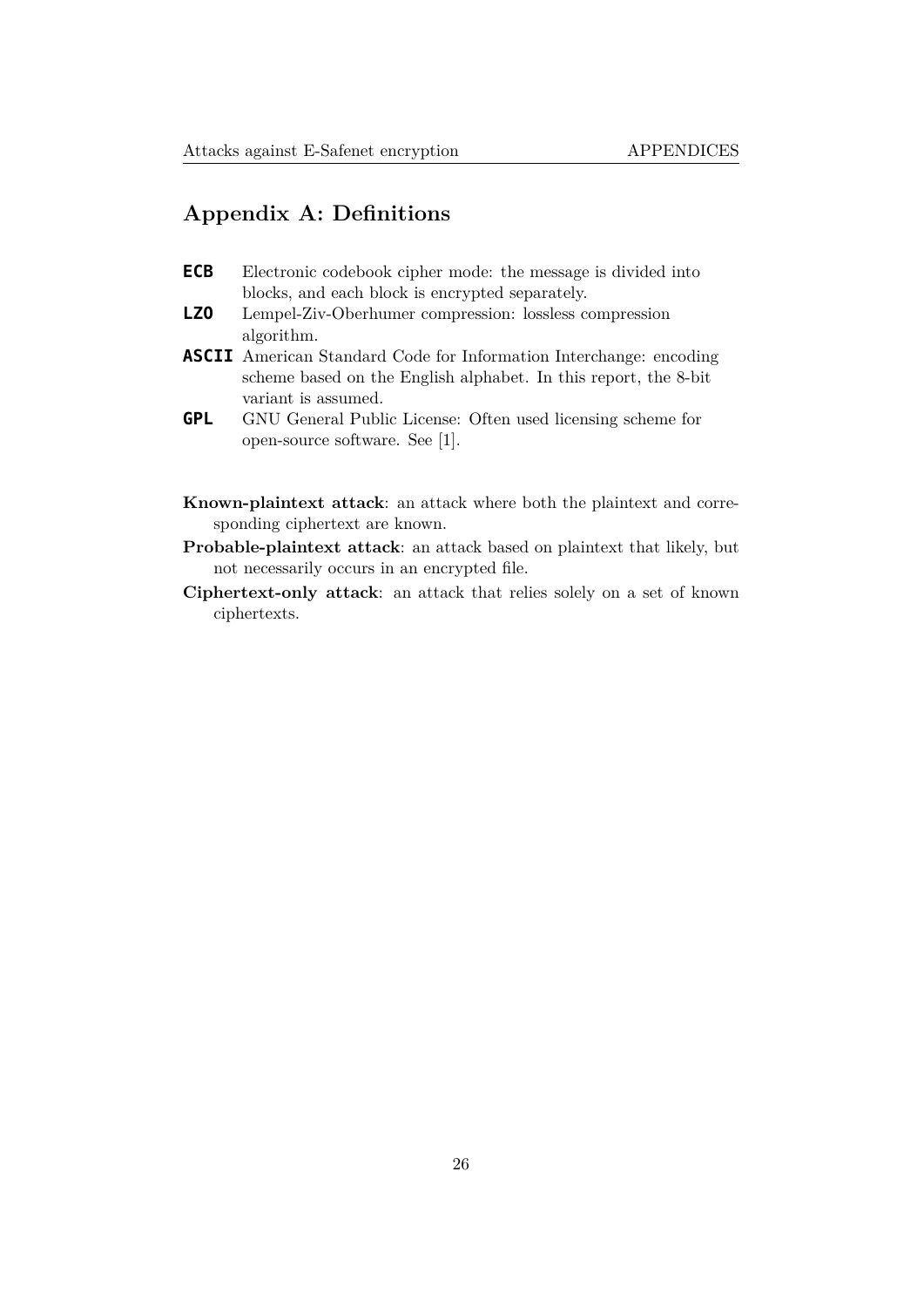## **Appendix B: Decryption code**

```
1 import simplelzo1x
2
3 """
4 Decrypt a given text, with the key.
5 Returns the file's text
6 """
7 def decrypt_file(text, key):<br>8 plain = ""
8 \begin{array}{lll} 8 & \text{plain} = " \\ 9 & \text{\#} \text{ offset} \end{array}9 # offset is stored in these 2 bytes in little-endian order.
           offset = ord(text[4]) | ord(text[5]) \ll 811 decr_header = __xor_with_key(text[offset:512], key)
12 plain_header = simplelzo1x.decompress(decr_header)
13 plain_file = \frac{1}{2} xor_with_key(text[512:], key)
14<br>15return plain_header + plain_file
16
17 """
18 Xor any text with a given key.
19 The key should be an array of byte values.
20 An Esafenet key has a length of 512 bytes.
21 """
22 def __xor_with_key(text, key):
23 xored = ""
24 for idx, c in enumerate(text):
25 xored += chr(ord(c) \hat{ } key[idx \hat{ } len(key)])
26 return xored
```